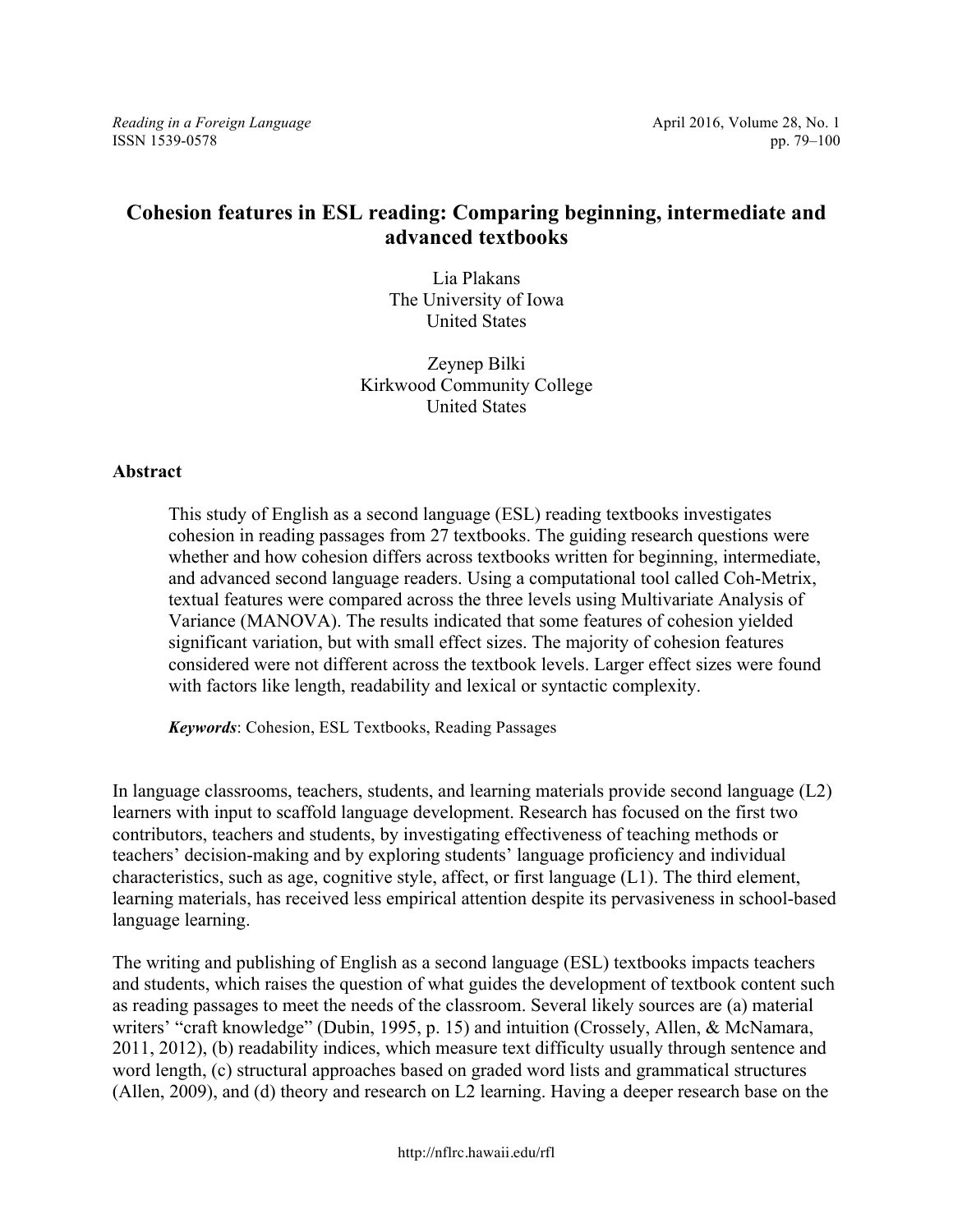linguistic characteristics of language learning materials may lead to textbooks that support learners and teachers more soundly. With this goal in mind, our study investigates the nature of reading passages in ESL textbooks.

Second language reading has solid footing in language learning, especially as it facilitates academic literacy acquisition, yielding vast numbers of published ESL reading textbooks. In these textbooks, reading passages are a staple for practice and input. Crandall (1995) states, "the single most important decision you [textbook writers] will make in developing a reading textbook is the choice of [a reading] text or topic" (p. 84). This choice is influenced by difficulty, particularly when distinguishing beginning, intermediate, and advanced reading level textbooks. Since textbooks are marketed as suitable for specific proficiency levels, differentiating them is critical. To modify difficulty, writers design passages with such factors in mind as grammatical structures, lexical sophistication, and length (Crossely, Allen, & McNamara, 2011, 2012; Crossley, Greenfield, & McNamara, 2008), as well as selecting topics to pique students' interest (Crandall, 1995). However, research has shown that other factors, such as cohesion, interact with L2 readers' comprehension (Grabe, 2009). This feature of discourse is critical for readers to make both local and global connections across ideas, clauses, and words in a text (McNamara, Louwerse, & Graesser, 2002). Our study focuses on the differentiation of cohesion in reading passages across textbook levels.

### **Literature Review**

To frame this study, three areas of literature will be reviewed: (a) relevant research on L2 reading at different proficiency levels, (b) the textual feature at the center of our study, cohesion, and (c) research on cohesion in language learning materials.

### *L2 reading proficiency levels: What distinguishes beginning, intermediate, and advanced?*

Reading researchers underscore the importance of L2 proficiency as a dominant source of variance in reading performance (Alderson, 1984, 2000; Alderson & Urquhart, 1984; Bernhardt, 1991, 2011; Carrell, 1991; Clarke, 1980; Grabe, 1991; Taillefer, 1996; Usó-Juan, 2006). Research has shown that low proficiency readers are heavily involved at the word level rather than with discourse level processing in comparison to higher proficiency readers, and, at the same time, they are less accurate in word recognition (Koda, 2004). Such issues contribute to a slower reading rate for low proficiency readers in comparison to higher proficiency readers. In addition to word and discourse level processing, L2 readers also use semantic processing to integrate lexical and contextual information. Previous L2 text processing research (Alptekin & Erçetin, 2010; Horiba, 1996, 2000; Nassaji, 2003; Taillefer, 1996), which examined the performance of L2 readers in different proficiency levels (Nassaji, 2003; Taillefer, 1996) or compared L1 and L2 reading performance (Alptekin & Erçetin, 2010; Horiba, 1996, 2000), have shown that L2 readers draw heavily on their linguistic ability to extract meaning from various L2 texts, initially parsing text into smaller units such as words, phrases, and clauses, based on lexical and syntactic information available and then incrementally integrating them into the larger discourse context. Even when the learners become more proficient, reliance on textual and linguistic processes (e.g., lexical decoding, syntactic parsing, co-referencing) does not decrease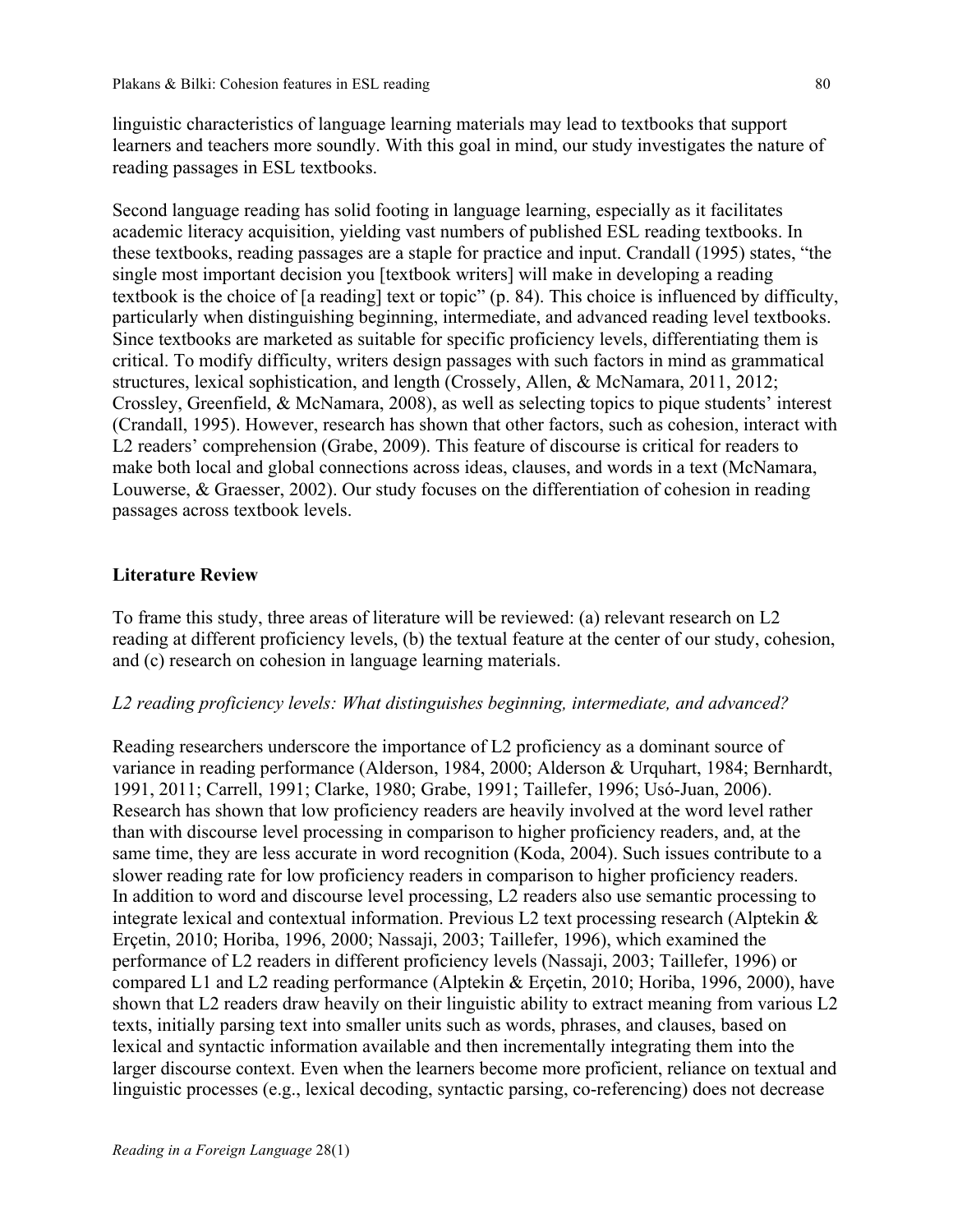(Taillefer, 1996), but more proficient readers have the ability to shift attention to more abstract, conceptual ideas and make better use of background knowledge, using only as much textual information as needed for confirming and predicting the information in the text (Nassaji, 2003; Taillefer, 1996).

Based on their research, Alptekin and Erçetin (2010) concluded that literal understanding of text was essentially dependent on the level of language proficiency and surface readability features (e.g., syntactic parsing). However, highly proficient L2 users made use of high level automatic processing in integrating propositional units through the use of co-references, logical implications and cause-and-effect relationships. The research on proficiency and reading level has presented a multifaceted picture of the relationship between the processes of reading and readers' L2 proficiency. However, less is known about specifics of processing connections in text and how this interacts with proficiency.

### *Cohesion in L2 reading*

Texts provided to L2 readers are not just a sequential display of isolated words and sentences but are connected syntactically, lexically, and semantically. Therefore, L2 readers need the ability to understand relationships among text elements, which are signaled both explicitly and implicitly through two discourse features—coherence and cohesion. McNamara, Louwerse and Graesser (2002) distinguish coherence and cohesion, explaining that the latter is "grounded in explicit linguistic elements (i.e., words, features, cues, signals, and constituents) and their combinations" (p. 11) while coherence lies in the interplay between text cohesion and the reader, which builds the reader's "mental model" of the text. Coherence is challenging to study as it is greatly affected by reader interpretation, which cannot be captured by only studying the text. In contrast, cohesion is found in the use of devices in the text such as connecting words or repeated word stems.

Scholars have provided a number of taxonomies for cohesion, which share some common categories. For example, Halliday and Hasan (1976) described two major categories of cohesive devices: grammatical and lexical. Grammatical cohesion includes anaphor reference (e.g., pronouns used to refer back to earlier noun phrases), substitution, and conjunctions. Lexical cohesion is captured when the same or related items appear within or across sentences. Louwerse (2002) provides several planes on which to consider different types of cohesion. The first, similar to Halliday and Hasan (1976) and Kintsch (1995), delineates grammatically driven and lexically driven cohesion. Another approach is to view cohesion as made locally, between adjacent clauses as well as globally, between groups of clauses. Thirdly, he suggests distinguishing sources of cohesion, such as conjunctions that are additive, temporal, or causal.

A critical issue with cohesion is how readers process the different approaches to comprehend texts. Louwerse (2002) provides parameters to study this issue by synthesizing earlier taxonomies. He presents three parameters of cohesion processing research: (a) type (causal, temporal, and additive), (b) polarity (positive and negative), and (c) direction (forward, bidirectional, and backward). Type refers to the relationship being illuminated by cohesion, for example an additive cohesive marker would be "in addition" or "and." The polarity refers to the agreement or contrast between the ideas being connected, "however" could be considered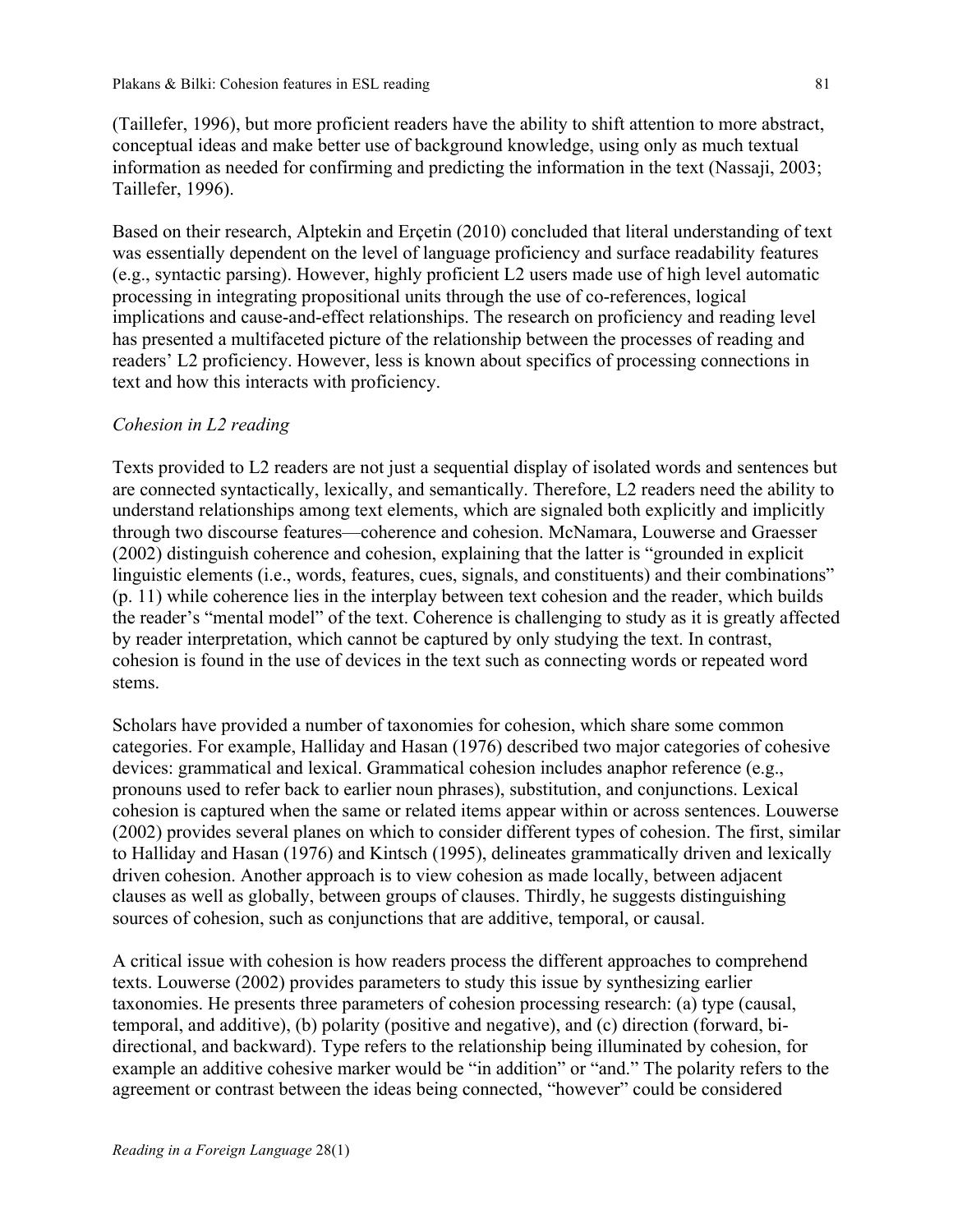negative, while "moreover" would indicate positive cohesion. Directionality is whether the cohesion marker is connected to ideas to come or to ideas already introduced in a text. In a series of two studies using eye tracking and reading rate, Lowerse found that L1 readers' cognitive processing rates were not occurring quite as he predicted for type and polarity. For some texts, additive cohesion processing was faster than causal, but the reverse was true with other texts. In Lowerse's eye tracking study, polarity was not processed at different rates, but in his reading rate study, negative cohesion was processed faster.

A number of studies have investigated L1 and L2 readers' awareness of cohesion in relation to text comprehension. This research suggests that individual differences exist in the ability to use connective devices such as coreferentials (e.g., a noun in one sentence that refers to a noun in another sentence) (Degand, Lefvére, & Bestgen, 1999) and logical connectors (e.g., *and*, *but*, *then*) (Degand & Sanders, 2002; Geva, 1992; Ozono & Ito, 2003). In a study of cohesion and comprehension, Degand and Sanders (2002) focused on one group of cohesive markers–causal connectives (words such as *because, so, consequently*)–and their impact on L1 and L2 readers of Dutch and French. Their results indicated that the reading comprehension of both groups benefitted from these causal markers.

Horiba (2000) compared reading processes of native and non-native English speakers using think aloud and recall protocols. Related to Louwerse's (2002) parameter of directionality, native speakers were found to use backward inferencing more, while non-native readers read texts similarly whether reading freely or when asked to focus on cohesion. Jonz (1987) conducted a study with L1 and L2 readers using two cloze test instruments, one with fixed ratio deletion and the other with cohesion-based deletion. The results revealed little difference between the two groups on the more common fixed ratio deletion, which is often used in testing reading ability. However, the cohesion-based cloze test was harder for the nonnative readers. Jonz suggests that language proficiency affects how readers recognize and utilize cohesive devices. He reflected that nonnative readers were more text bound thus relied more on cohesion markers.

Bilki (2014) conducted a qualitative study examining how highly proficient L2 readers construct meaning representations in low-cohesive and high-cohesive texts. The results revealed differences between the readers' meaning representation processes at the local and global levels of processing of the high- and low-cohesive text. These differences were most apparent in texts with low text cohesion. The low cohesive text allowed the readers to conduct more elaborative processing compared to their performance with the high cohesive one. All readers in the study processed explicit logical relationships constructed within sentences, mostly contrastive and causal links, but according to the readers' perception, these relationships were not sufficient components for meaning construction over the whole text.

Research has shown that language proficiency greatly impacts L2 reading, which explains the focus on grammar and vocabulary in materials development. However, discourse and processing features, such as cohesion, are part of the current theory of communicative competence, namely discourse competence (Canale & Swain, 1980) and are recognized for their role in reading (Koda, 2004). Therefore, we argue that cohesion across textbook levels should be given consideration in materials development and textbook writing to enhance the discussions of cohesion in text simplification, adaption, and readability (Bilki, 2014; Crossley, Allen, & McNamara, 2011, 2012;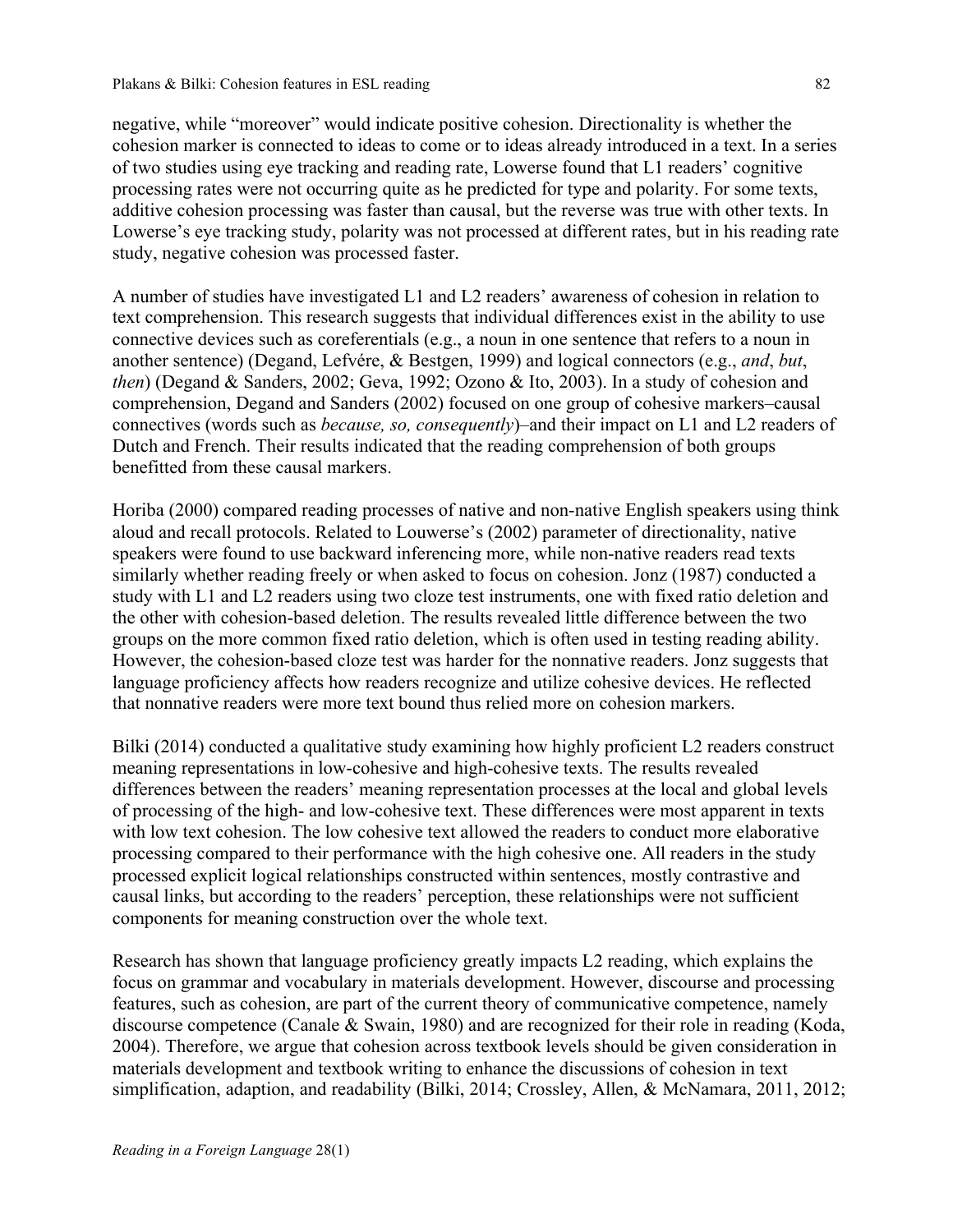### Crossley, Greenfield, & McNamara, 2008; Simensen, 1987; Young, 1999).

### *Cohesion in language textbooks*

A series of studies have investigated discourse features related to cohesion in ESL textbooks. Researchers have compared authentic and simplified ESL texts in beginning (Crossley, Louwerse, McCarthy, & McNamara, 2007) and intermediate levels (Crossley & McNamara, 2008) to see how their linguistic structures differed. In the first study, 105 beginning level texts were analyzed for linguistic structures using Coh-Metrix, a computational tool that measures text features such as cohesive relations, lexical familiarity, length, readability, etc. The second study, a replication and extension of the first, used 224 intermediate level texts, and analyzed the same features, comparing simplified and authentic texts to see if common assumptions about their differences could be substantiated. Although they characterized the linguistic features of these two kinds of texts, they did not compare the two textbook levels. The authors noticed some variation in the linguistic features that suggested level played a role, but it was not the focus of their studies.

In our study, we follow a process somewhat similar to Crossely et al. (2007) and Crossley and McNamara (2008), using Coh-Metrix to measure linguistic features of textbooks. We draw on reading passages from textbooks to target the actual source of ESL materials used in classes. When developing textbooks, materials writers have a sense of what is appropriate at beginning, intermediate, and advanced levels—an intuitive text level schema (Crossely, Allen, & McNamara, 2012). To uncover whether cohesion is part of this inferred formula, we studied the content of published in-use ESL reading textbooks for variation in cohesion features. Our main research interest was how cohesion varies across the three levels of textbooks: beginning, intermediate, and advanced.

### **Methods**

To investigate this topic, a textual analysis was conducted by sampling reading passages from beginning, intermediate, and advanced ESL reading textbooks. Since Halliday and Hasan's landmark book (1976), researchers have detailed features of cohesion. However, a computational tool used to study text, Coh-Metrix, has provided researchers with the means to comprehensively answer many questions in the area of linguistic features and L2 literacy. In our study, passages were run in Coh-Metrix to produce measures for a range of discourse features related to cohesion, which were then compared across levels to reveal significant differences and effect sizes.

### *Text selection*

A total of 162 ESL reading passages were selected from 27 college level ESL textbooks. These passages were categorized into three proficiency levels—beginning, intermediate and advanced—based on the designation by the textbook publishers (see Table 1 for textbook titles and levels and Appendix A for full bibliographic information). The textbooks were selected from a university ESL program's library and frequently used in the program's reading courses.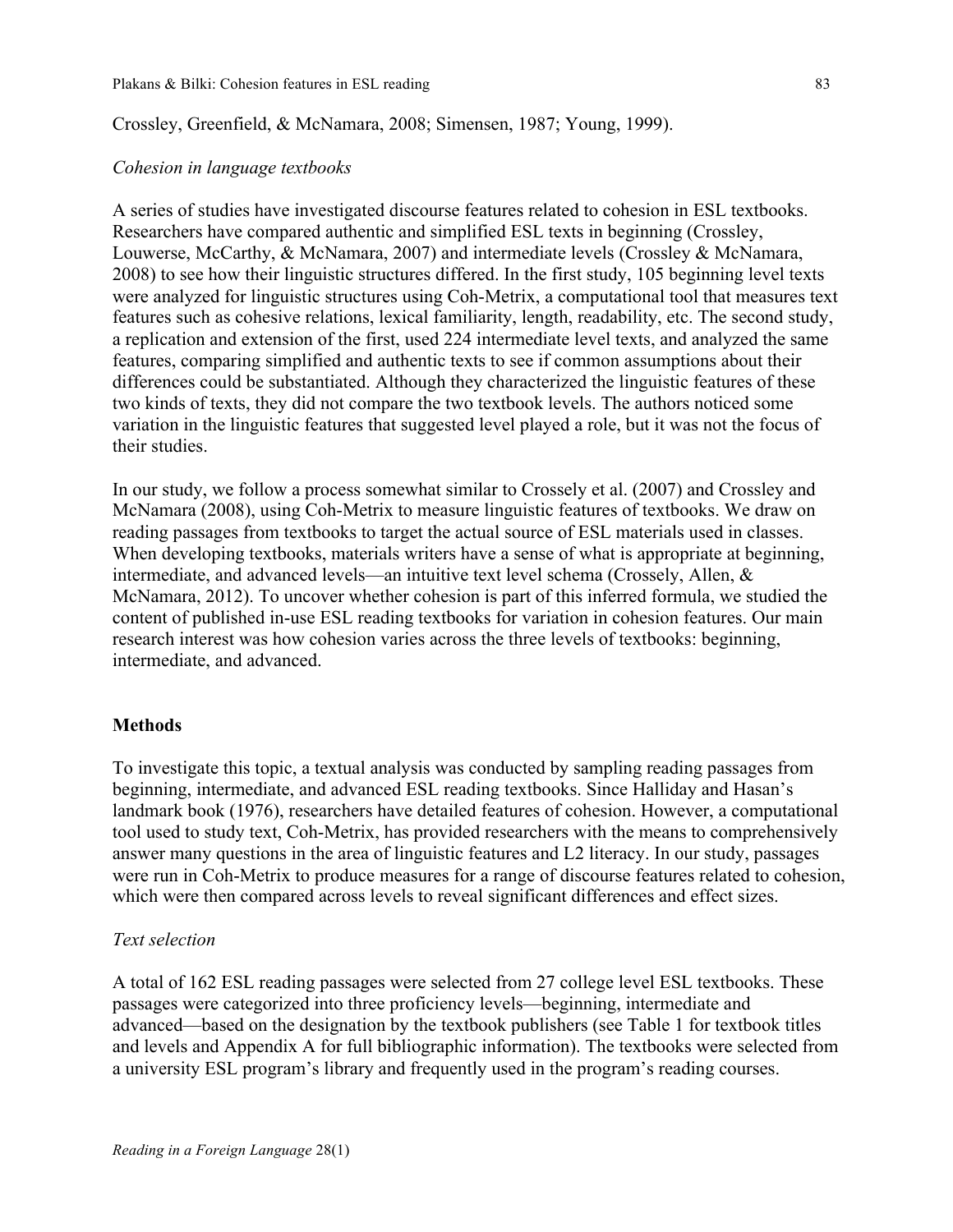| Beginning             | Intermediate             | Advanced                 |
|-----------------------|--------------------------|--------------------------|
| Facts and Figures     | Cause and Effect         | Global Outlook 2         |
| Quest 1               | Quest 2                  | Quest 3                  |
| For Your Information  | Tapestry 2               | Tapestry 3               |
| Theme for Today       | Insights for Today       | <b>Issues for Today</b>  |
| Amazing Stories 1     | <b>Amazing Stories 2</b> | <b>Amazing Stories 3</b> |
| Reading Advantage 1   | Reading Advantage 2      | Reading Advantage 3      |
| Weaving it Together 1 | Weaving it Together 2    | Weaving it Together 3    |
| Reading Explorer 1    | Reading for a Reason     | Reader's Choice          |
| Password 1            | <b>Reading Matters</b>   | Password 3               |

Table 1. *Textbook titles and levels*

Six reading passages were scanned from each textbook, providing 54 samples at each level. Information regarding these passages was recorded in a database. First of all, each passage location was tracked based on where it appeared in the text: the first, second, and final third of each textbook. Because of the exploratory nature of this study, we believed it was necessary to sample evenly within texts for breadth, and choose passages equally across the textbooks. However, reading passages within a textbook may become progressively more difficult linguistically, which may impact the differences being sought between levels.

Secondly, we recorded whether the passages were from authentic sources, adapted from authentic sources or written by the textbooks' authors. Table 2 details the number of readings in these three categories across the three levels, which shows a much higher number of authentic readings in the advanced level sample than the other levels. Authenticity was determined by checking source citations in textbooks for each reading passage selected. The passages that included a citation, footnote, or acknowledgment regarding an outside source for the passage were considered authentic or adapted. Passages with no indication of an original source outside of the textbook were considered non-authentic.

| Table 2. Origin of readings |           |              |          |       |  |
|-----------------------------|-----------|--------------|----------|-------|--|
|                             | Beginning | Intermediate | Advanced | Total |  |
| Authentic                   |           |              |          | 33    |  |
| Adapted                     | IO        |              |          |       |  |
| Written for textbook        | 38        | 44           | 39       | 112   |  |

Table 2. *Origin of readings*

While location and origin varied, we tried to minimize differences in topic and genre. The topics for the reading passages were typical for adult ESL learners, such as general readings in social science, science, and history as well as topics about daily life. In terms of genre, the selected passages were expository and did not include biographies, stories, letters, or poems. Using expository passages may have resulted in the high number of texts written by textbook authors in contrast to authentic texts. Table 3 describes the details of the reading passage sample.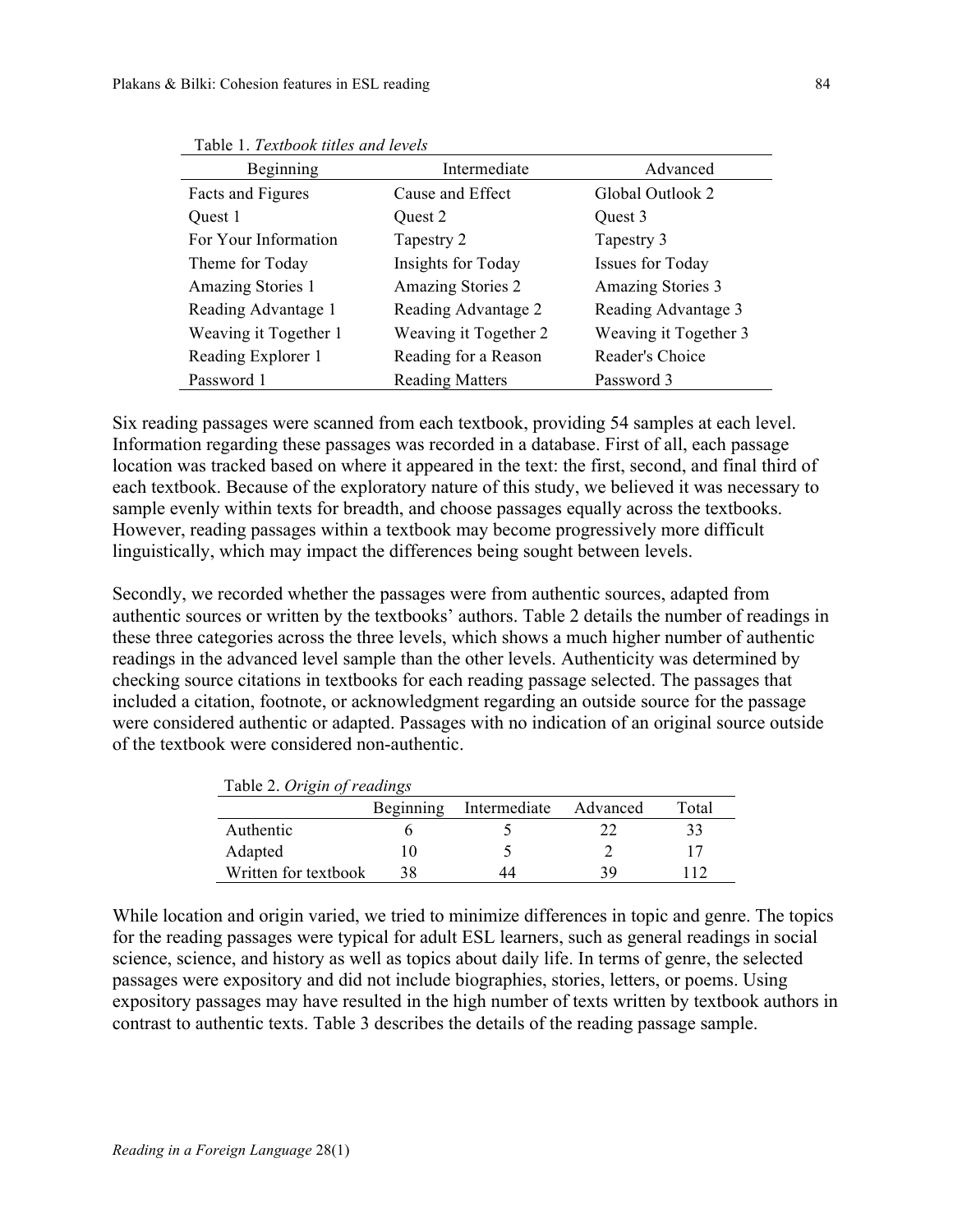|                       | Beginning | Intermediate | Advanced |
|-----------------------|-----------|--------------|----------|
| Number of textbooks   |           | 9            |          |
| Number of passages    | 54        | 54           | 54       |
| Mean number of words  | 306.24    | 559.8        | 824.48   |
| SD.                   | 94.33     | 246.18       | 376.25   |
| Total words in corpus | 16537     | 30229        | 44522    |

| Table 3. Corpus information |  |
|-----------------------------|--|
|-----------------------------|--|

### *Variable selection and analysis*

The main purpose of our study was to explore whether important elements of cohesion differ in ESL reading passages across the three textbook levels. Textual features were measured using the Coh-Metrix program. The 162 passages were run in Coh-Metrix 2.0 (www.cohmetrix.com), then 56 variables were selected, which were determined to be salient discourse features related to cohesion or were features that measured descriptive qualities of the texts, which contribute to textual differences across the levels. We used an approach that "cast a wide net" because the study was exploratory, seeking to find what features of the reading passages were significant. Although our focus was on cohesion, if the cohesion measures did not reveal differences across levels, it was important to determine what features were. We ran Multivariate Analysis of Variance (MANOVA) for all 56 variables from Coh-Metrix (see Appendix B for the full list of cohesion-related variables) and the three textbook levels, and then inspected the resulting *F*values, significance, and effect sizes.

For full descriptions of these measures see the weblink listed above for Coh-Metrix. For a number of variables in Coh-Metrix, the output reports the density of textual features using incidence, ratio or proportion (Graesser et al., 2004). Incidence scores indicate the number of occurrences per 1,000 words. Ratios or proportions are used when one text feature is compared with another, for example "causal cohesion" is the ratio of causal verbs to causal particles. Averages are another measure used in Coh-Metrix, such as with the Latent Semantic Analysis (LSA) measure.

From this screening, we found 24 significant variables, 19 of which had a large effect size<sup>1</sup>. We ran correlations of the 24 to see if they were highly related, using a cut off of *r* = .70 to define a strong relationship between variables (Field, 2009). We found four variable groupings that held correlations that exceeded this. We selected the variable with the largest effect size from the Analysis of Variance (ANOVA) to represent each group.

After following this process, 18 focus variables were left, which are listed in Table 4. These remaining variables were categorized by type: referential cohesion, connectives, situation model, syntactic complexity, descriptive, word information, and readability. Several of these relate directly to cohesion (referential cohesion, connectives, situation model), while other relate somewhat (syntactic complexity & pattern density) or are simply features that could be described as measuring the length and difficulty of a text (descriptive, word information, readability). We

<sup>&</sup>lt;sup>1</sup> Large effect sizes were those larger than 0.138 ( $\eta^2$  > .138; Cohen, 1988). We used Cohen's classification of effect sizes (1988) to select variables with large effect sizes; since this study was exploratory, this less conservative cut off was deemed appropriate.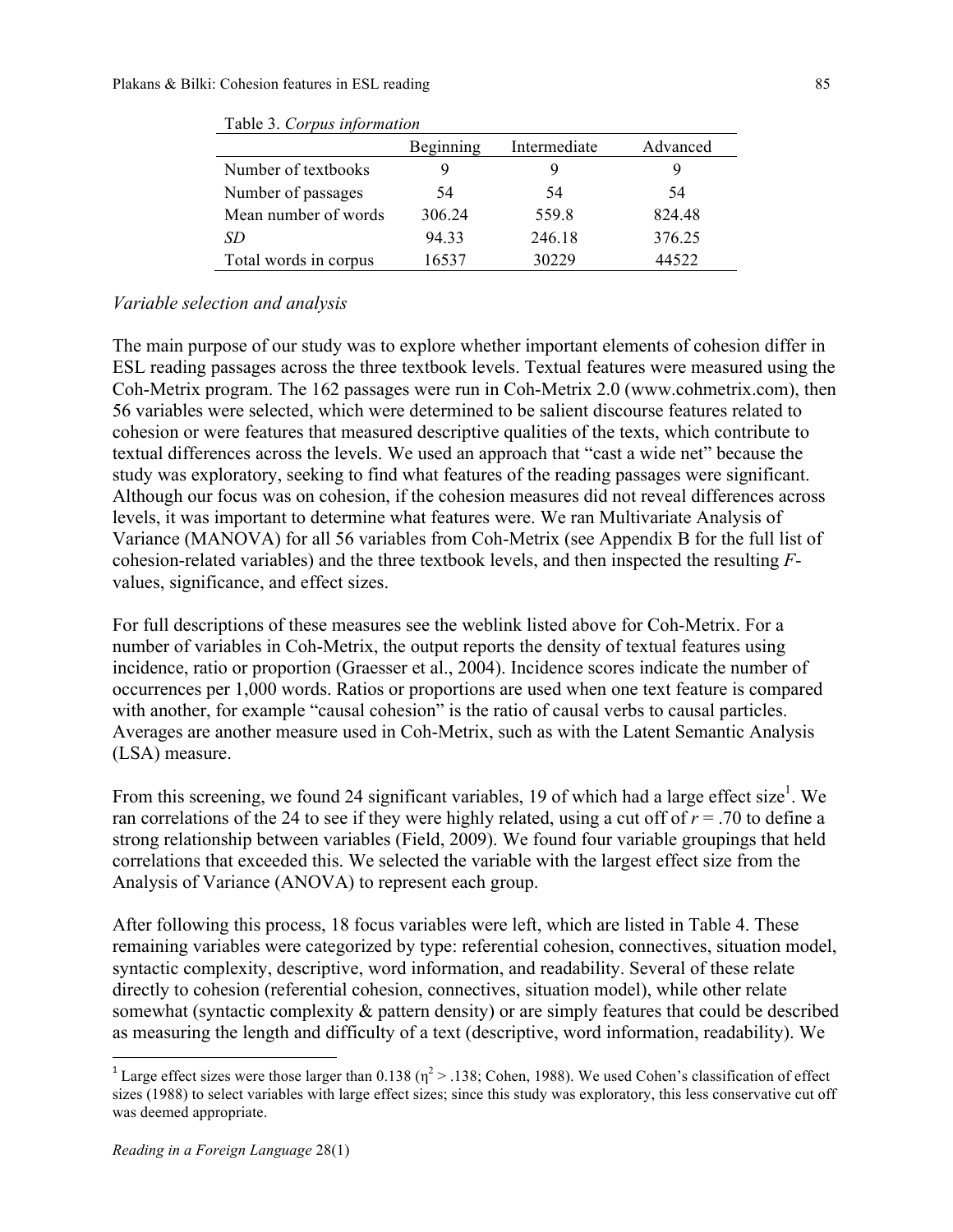included these latter two groups with the possibility that they may likely distinguish these levels. Their inclusion allows our discussion of textbook differences to consider factors other than cohesion that are more likely to be used by textbook authors, in the case that cohesion is not a strong determinant of level. However, our main focus remained on cohesion while the other factors are supplemental.

| raon +. <i>rariaones included in final staay</i><br><b>Coh-Metrix Variable</b>                                                                                                                                                                               | <b>Description</b>                                                                                                                                                                                                                                                                                                                                                                                                                                                                      |
|--------------------------------------------------------------------------------------------------------------------------------------------------------------------------------------------------------------------------------------------------------------|-----------------------------------------------------------------------------------------------------------------------------------------------------------------------------------------------------------------------------------------------------------------------------------------------------------------------------------------------------------------------------------------------------------------------------------------------------------------------------------------|
| Referential cohesion: portion<br>of content words that overlap<br>between adjacent sentences                                                                                                                                                                 | Referential cohesion refers to the overlap in explicit content<br>words between adjacent sentences, or between all of the<br>sentences in a text                                                                                                                                                                                                                                                                                                                                        |
| Connectives: Incidence of<br>negative causal connectives                                                                                                                                                                                                     | Connectives are cohesive links between ideas and clauses in a<br>text such as negative and positive causal connectives (because,<br>so, although), logical (and, or), and contrastive connectives<br>(although, whereas).                                                                                                                                                                                                                                                               |
| <b>Situation Model: Causal</b><br>cohesion -- Ratio of causal<br>particles to causal verbs;<br>Incidence of causal verbs and<br>particles; Incidence of<br>intentional action, events, and<br>particles; Temporal cohesion -<br>-Tense and aspect repetition | Situation model is described as the features that are present in<br>the reader's mental representation of a text (Kintsch, 1998;<br>Graesser & McNamara, 2011). Causation, intentionality, and<br>temporality are three important dimensions of the situation<br>model; and their contents including intentional cohesion<br>particles (e.g., in order to, so that) and causal particles (e.g.,<br>because, so) are used to measure causal and intentional cohesion<br>level of a text. |
| Syntactic similarity: Sentence<br>syntax similarity all across<br>paragraphs                                                                                                                                                                                 | Refers to the type of syntactic structures used and the repetition<br>of similar patterns. For example, some lower level texts only use<br>simple sentences that follow a simple syntactic pattern (actor-<br>action-object)                                                                                                                                                                                                                                                            |
| <b>Syntactic Complexity: Mean</b><br>number of modifiers per noun<br>phrase; Noun phrase incidence<br>score                                                                                                                                                  | Syntactic complexity refers to syntactic composition of<br>sentences or paragraphs in a text, for example, some sentences<br>in a text are short and have few if any embedded clauses. It<br>tends to be easier to process a text when there are shorter<br>sentences, few words before the main verb of the main clause,<br>and few words per noun-phrase.                                                                                                                             |
| Descriptive indices: Average<br>words per sentence; Number<br>of words                                                                                                                                                                                       | Descriptive indices are main descriptive features of a text used<br>to interpret patterns of textual data such as number of words in a<br>text and average words per sentences.                                                                                                                                                                                                                                                                                                         |
| Word information: Average<br>word ferquency for all words;<br>Average minimum word<br>frequency in sentences;<br>Personal proun incidence<br>score; Concreteness in<br>sentences for content words;<br>Concreteness in the text for                          | Word information refers to the idea that each word in a text is<br>assigned to a syntactic part-of-speech category including content<br>words (e.g., nouns, verbs, adjectives, adverbs) and function<br>words (e.g., prepositions, pronouns). Coh-Metrix assigns only<br>one part-of-speech category to each word on the basis of its<br>syntactic context, computes word frequency scores and also<br>provides an index of how concrete a word is in a text.                           |

Table 4. *Variables included in final study*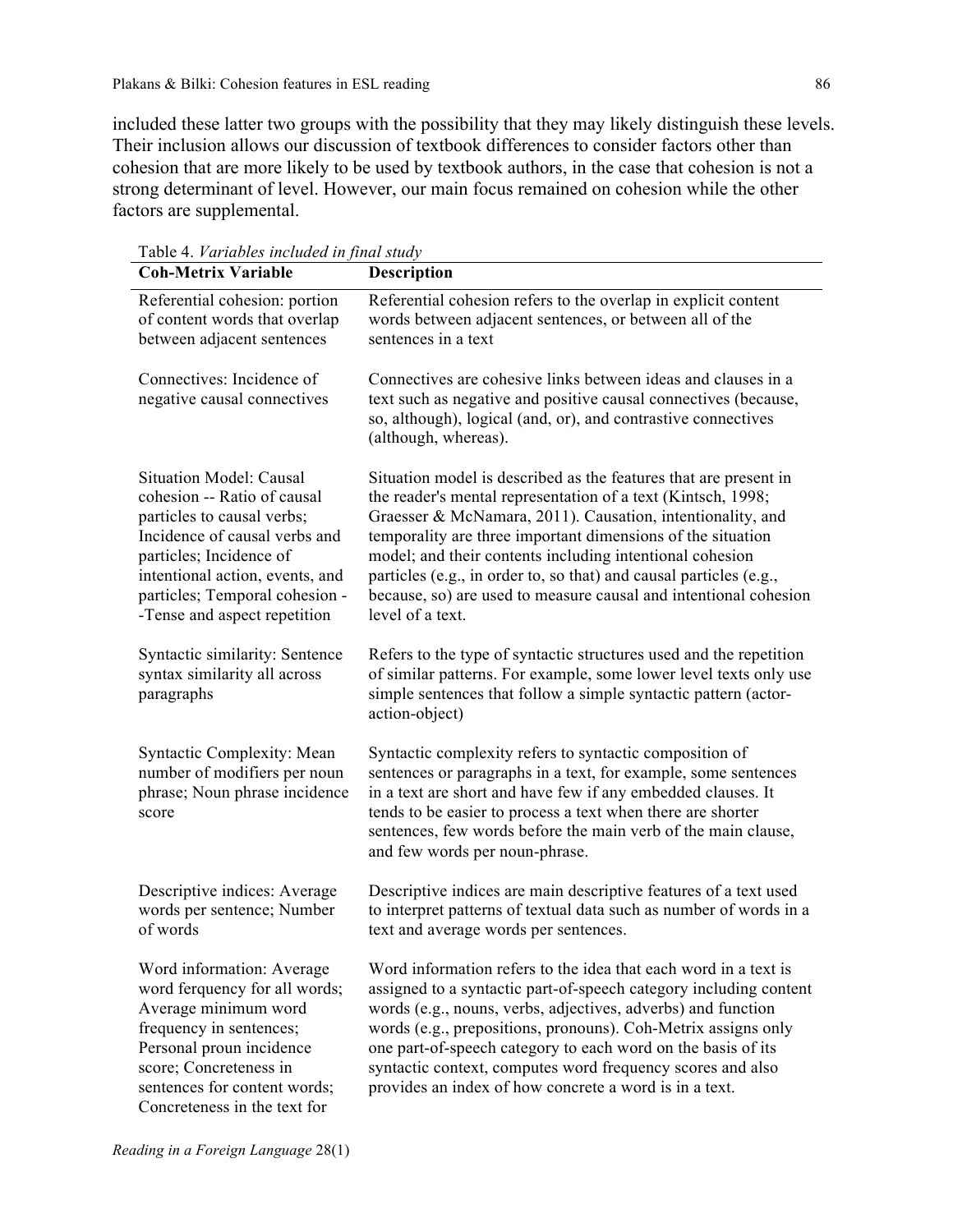content words

| Readability: Flesch Kincaid | Readability is a method of assessing texts on difficulty          |
|-----------------------------|-------------------------------------------------------------------|
| Grade Level; Flesch Reading | consisting of various readability formulas. Reading ease score is |
| Ease Score                  | a number from 0 to 100, with a higher score indicating easier     |
|                             | reading. Reading grade levels range from 0 to 12. The higher the  |
|                             | number, the harder it is to read the text.                        |

To conduct the main comparison analysis, descriptive statistics were completed, and then MANOVA was run to see how the 18 features collectively related to textbook level. ANOVA tests provided further information about the 18 individual variables across levels. Since this number of ANOVA tests is fairly high, we used a Bonferroni adjustment (.05/10) to designate significance at  $p < .005$  in order to protect from Type I errors. Lastly, pair-wise comparisons using Tukey HSD (honest significant difference) and Tamhane's T2 allowed us to delve into the differences between each level. Tamhane test was used for post hoc testing only with variables that did not meet the variance assumption.

# **Results**

Sample means and standard deviations (descriptive statistics) for all textual variables as measured for each textbook level are listed in Appendix C.

MANOVA was used to examine the difference in the large effect size variables across reading passages from three textbook levels: beginning, intermediate and advanced. Results indicated that the combined variables resulted in a significant main effect for text level  $(F(36, 284) = 6.59,$ Wilks's lambda 1 ( $\sqrt{ }$ ) = .310, partial  $\eta^2$  = .455,  $p < .05$ ) with a large effect size. In this section, we will first describe the ANOVA results for features most directly related to cohesion followed by other textual features likely to distinguish text levels. Lastly, we will summarize which features increased or decreased across textbook level, and, the comparative order of the variables related to effect sizes.

### *Cohesion features and text level*

A significant difference was observed between textbook level with regard to proportions of content words that overlap between adjacent sentences,  $(F(2, 159) = 8.18; p < .05;$  partial  $\eta^2$ = .09), which we categorized as referential cohesion. The follow-up Tamhane test indicated that this feature increased from the beginning level to the intermediate and advanced level but was not significantly different between intermediate and advanced level texts.

For the second kind of cohesion, connectives, a statistically significant effect was found with incidence of negative casual connectives  $(F(2, 159) = 11.73; p < .05$ ; partial  $p^2 = .13$ ). The follow-up Tamhane test indicated that negative causal connectives were statistically different between beginning and intermediate level, and beginning and advanced level texts, but not between the intermediate and advanced level texts. The intermediate and advanced level textbooks had significantly higher number of negative causal connectives than the beginning level textbooks.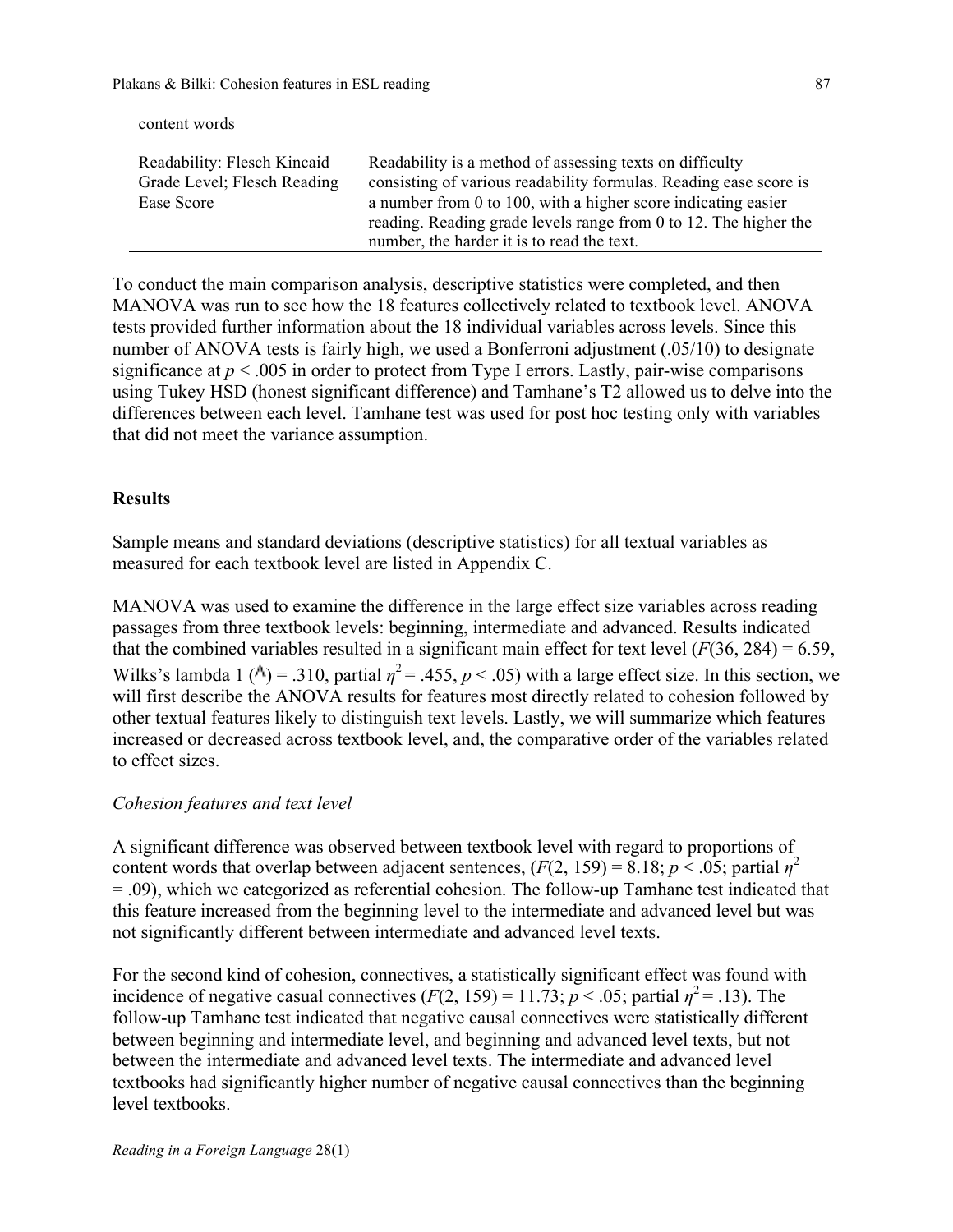Textbook level was also statistically significant for all four situation-model features, ratio of causal particles to causal verbs  $(F(2, 159) = 13.37; p < .05;$  partial  $\eta^2 = .14$ ), incidence of causal verbs and particles  $(F(2, 159) = 12.49; p < .05;$  partial  $\eta^2 = .14$ ), incidence of intentional action events and particles  $(F(2, 159) = 25.59; p < .05;$  partial  $\eta^2 = .24$ ), and mean of tense and aspect repetition scores  $(F(2, 159) = 5.61; p < .05;$  partial  $\eta^2 = .07$ ). The follow-up Tukey HSD revealed that the ratio of causal particles to causal verbs and the incidence of causal verbs, links and particles were statistically different between beginning level and the other two higher level texts. The ratio of causal particles to causal verbs increased from the beginning level to intermediate and advanced level, but incidence score for causal verbs, links and particles decreased from beginning to intermediate and advanced, indicating that the beginning level texts have higher number of causal features. The follow-up test, Tukey HSD, indicated that the variable "mean of tense and aspect repetition" was only significant between the beginning level texts and advanced level texts and decreased from the lower level to the advanced level. Despite the lack of a significant difference between intermediate and advanced level texts, both beginning and intermediate texts' mean scores were lower than the advanced texts. The follow-up Tamhane test indicated that the incidence of intentional actions, events, and particles decreased significantly from the beginning level to the intermediate level and to the advanced level. In sum, based on the causal cohesion analysis in our study, advanced level texts had a higher ratio of causal particles to causal verbs, which indicated that these texts showed less causal cohesion than beginning level texts. Higher ratio results from the texts having many causal verbs, but few causal particles.

As mentioned in the methods section, a large set of Coh-Metrix variables were run in the initial stage of the study, 24 of which can be considered directly related to cohesion (see Appendix B for full list). Only six held statistically significant differences across textbook levels. Four of these were cohesion features related to situation model construction. For two other categories of cohesion, referential cohesion and connectives, only one of the features was significant. None of the measures of LSA yielded differences across textbook level. Given that cohesion only differentiated textbook levels with a few significant features, our results include other textual features that were found to have significant differences with meaningful effects.

### *Other features and text level*

A significant difference was found for syntactic complexity features as well as sentence syntax similarity all across paragraphs  $(F(2, 159) = 57.79; p < .05;$  partial  $\eta^2 = .42$ ), mean number of modifiers per noun phrase  $(F(2, 159) = 8.90; p < .05;$  partial  $\eta^2 = .10$ ) and noun phrase incidence score  $(F(2, 159) = 44.15$ ;  $p < .05$ ; partial  $p^2 = .36$ ). Beginning and intermediate texts were not significantly different from each other in terms of the mean number of modifiers before noun phrase*,* but both were significantly lower than the advanced texts. Noun phrase incidence score was significantly different across all three levels, decreasing from the lower level texts to higher level ones. The follow-up Tamhane test indicated that sentence syntax similarity across all paragraphs decreased significantly across the three levels.

Statistical significance was also found with descriptive features: average words per sentences  $(F(2, 159) = 80.47; p < .05;$  partial  $\eta^2 = .50$ ) and number of words in the text  $(F(2, 159) = 50.59;$  $p < .05$ ; partial  $\eta^2 = .39$ ). The follow-up test, Tukey HSD, indicated that the descriptive feature,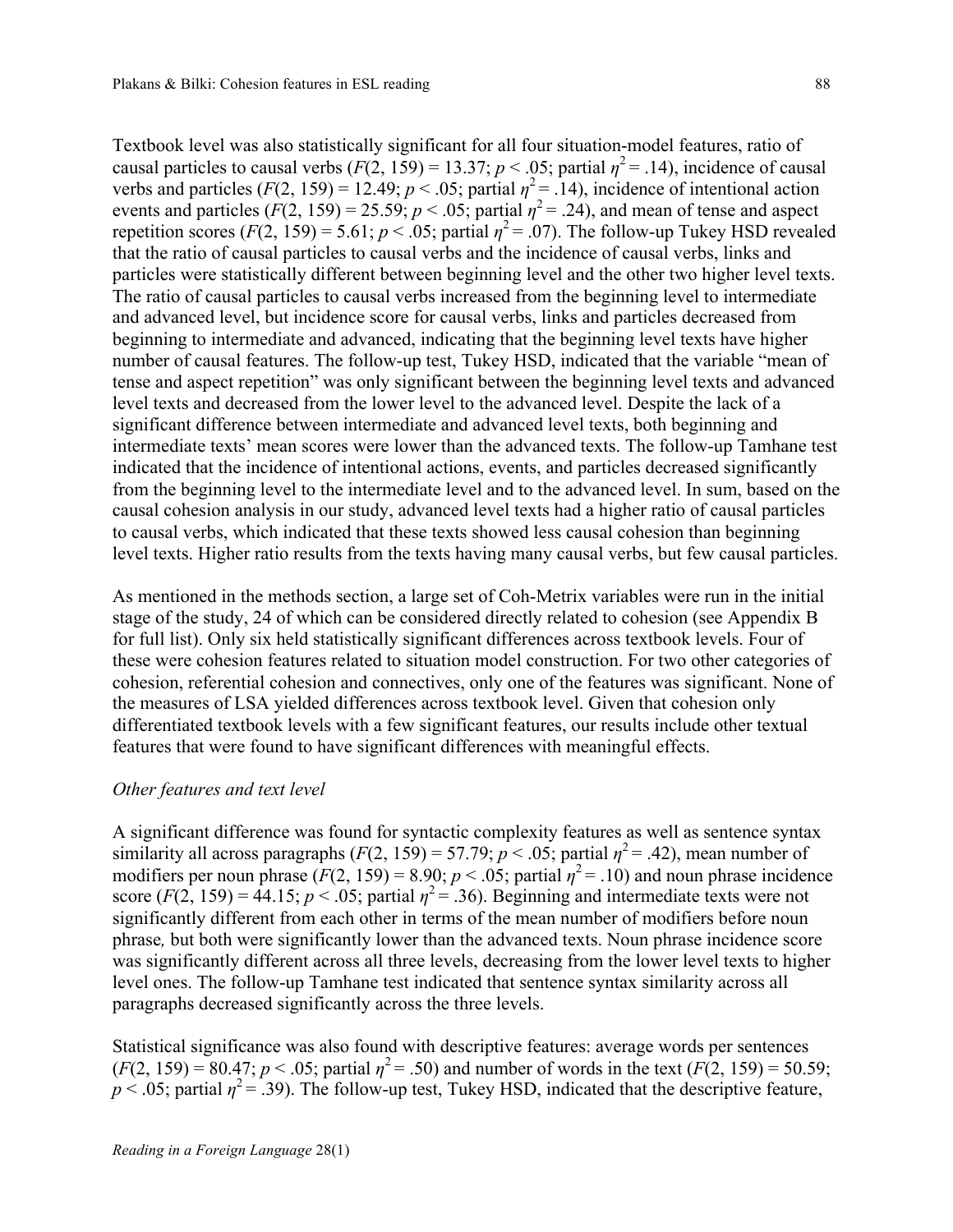average number of words per sentences, was statistically different across all three levels, revealing an increase from the beginning to the advanced level texts. The follow-up Tamhane test indicated that there was also a significant increase in number of words from the beginning to the advanced level texts.

Four of five word information features revealed significant differences: concreteness in sentences for content words  $(F(2, 159) = 14.95; p < .05;$  partial  $\eta^2 = .16$ ), concreteness in the text for content words  $(F(2, 159) = 12.66; p < .05;$  partial  $\eta^2 = .14$ ), average word frequency for all words  $(F(2, 159) = 14.76$ ;  $p < .05$ ; partial  $\eta^2 = .16$ ), and personal pronoun incidence score  $(F(2, 159))$ 159) = 7.26;  $p < .05$ ; partial  $\eta^2 = .08$ ). Only the average minimum word frequency-in-sentence was non-significant  $(F(2, 159) = .622; p < .05;$  partial  $\eta^2 = .01$ ). The follow-up Tukey HSD indicated that the concreteness of content words and average word frequency for all words, decreased significantly from the beginning level to the intermediate level and to the advanced level. The follow-up Tamhane indicated that concreteness in sentences in beginning level texts was significantly higher than both intermediate and advanced texts. No significance difference was found between intermediate and advanced level texts. The follow-up Tukey HSD indicated that personal pronoun incidence score decreased significantly from the beginning level texts to advanced level texts, but no significant difference was found between beginning and intermediate levels and intermediate and advanced levels.

A statistically significant effect was observed in textual readability features, including reading level (Flesch Kincaid Grade Level) ( $F(2, 159) = 78.53$ ;  $p < .05$ ; partial  $\eta^2 = .50$ ) and reading ease (Flesch Reading Ease Score)  $(F(2, 159) = 50.38; p < .05;$  partial  $n^2 = .39$ ). The follow-up test, Tukey HSD, indicated that both readability measures were statistically significantly different across all three textbook levels. While reading level increased with textbook level from beginning to advanced, reading ease decreased.

### *Accuracy of the model (Discriminant Function Analysis)*

ANOVA results summarized which textual features increased or decreased across textbook level, and the comparative order of the variables related to effect sizes. To demonstrate how predictive our analysis is, we conducted a discriminant function analysis (DFA). DFA is a statistical procedure that is able to predict how many dimensions we would need to express the relationship between a group of independent variables (the significant Coh-Metrix variables) and the one categorical variable (the level of the reading texts). Using this relationship, we aimed to predict a classification based on the Coh-Metrix variables and assess how well these variables separate the text levels in the classification. First, we generated a discriminant function using the entire original set to predict group membership. Then, we used this discriminant function analysis model to predict group membership of the reading texts using repeated cross-validation. We conducted "Leave-one-out" classification option, which provides a cross-validated component of the classification results. Then, we compared the results of the discriminant analysis in both the original set (original texts) and the cross-validation set (the predicted texts) to see if these results were all statistically significant, which supports the predictions of the analysis.

Table 5 shows the correspondence between the original texts and the predictions (cross-validated data) made by the discriminant function analysis. The results demonstrate that 72.2% of reading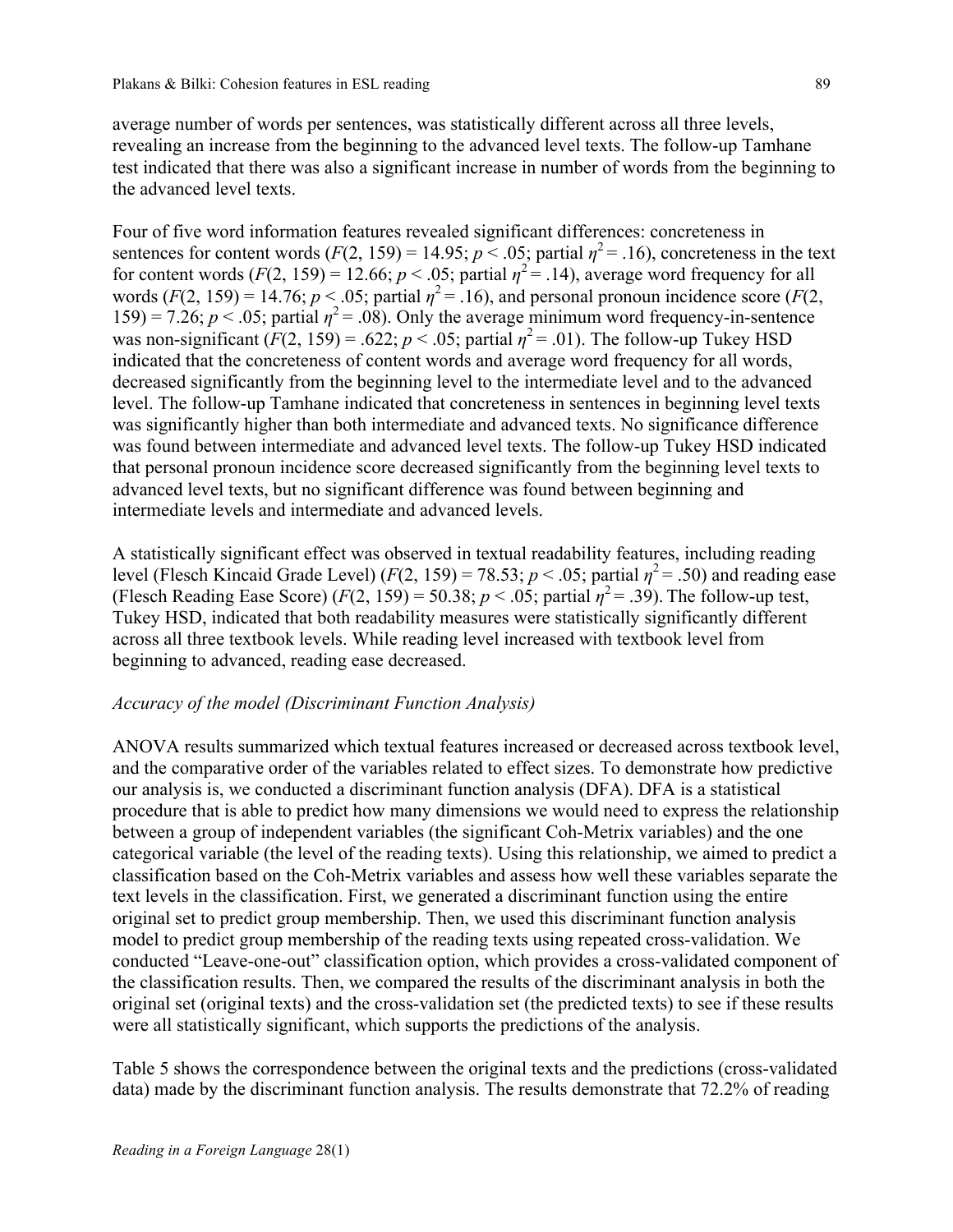texts were correctly classified into "beginning" "intermediate" and "advanced" levels in the analysis sample  $(df=10, n=162) \mu 2 = 168.129, p < .001$ ). For the cross-validated set, 71.0% of reading texts were correctly classified. Maximum chance for these analyses is 33.3%; therefore, our model accuracy rate of 71.0% exceeds this standard. According to our structure matrix results in DFA, all 16 significant Coh-Metrix variables except proportion of content words that overlap between adjacent sentences<sup>2</sup>, are important variables that discriminate between three text levels.

| <i>from original and cross-valuation set</i> |               |                             |          |  |  |
|----------------------------------------------|---------------|-----------------------------|----------|--|--|
| Original text level                          |               | <b>Predicted text level</b> |          |  |  |
|                                              | Beginning     | Intermediate Advanced       |          |  |  |
| Original count                               |               |                             |          |  |  |
| Beginning                                    | 43            | 11                          | 0        |  |  |
| Intermediate                                 | 9             | 36                          | 9        |  |  |
| Advanced                                     | $\theta$      | 16                          | 38       |  |  |
|                                              | $\frac{0}{0}$ |                             |          |  |  |
| Beginning                                    | 79.6          | 20.4                        | $\theta$ |  |  |
| Intermediate                                 | 16.7          | 66.7                        | 16.7     |  |  |
| Advanced                                     | 0             | 29.6                        | 70.4     |  |  |
| <b>Cross-validated count</b>                 |               |                             |          |  |  |
| Beginning                                    | 43            | 11                          | 0        |  |  |
| Intermediate                                 | 9             | 35                          | 10       |  |  |
| Advanced                                     | 0             | 17                          | 37       |  |  |
|                                              | $\frac{0}{0}$ |                             |          |  |  |
| Beginning                                    | 79.6          | 20.4                        | $\theta$ |  |  |
| Intermediate                                 | 16.7          | 64.8                        | 18.5     |  |  |
| Advanced                                     | 0             | 31.5                        | 68.5     |  |  |

 Table 5. *Predicted text level vs. original text level results from original and cross-validated set*

### *Summary*

Results of the study have demonstrated significant differences in textual features across reading passages in beginning, intermediate, and advanced textbook levels including six features directly related to cohesion. Ten features decreased from lower level texts to higher level texts, while eight features increased across levels (see Table 6). The close examination of each textual feature's effect across texts revealed significant differences between levels, particularly between beginning and two higher level texts, intermediate and advanced.

<sup>&</sup>lt;sup>2</sup> We ran both normal and stepwise DFA for our data. According to the structure matrix results coming from the stepwise run, proportion of content words that overlap between adjacent sentences, is less important across levels, but the normal run reveals that the concreteness minimum in sentences for content words is less important (which means that it stays under the cut of point 0.30). Stepwise confirms our results that this feature increased from the beginning level to the intermediate and advanced level but was not significantly different between intermediate and advanced level texts.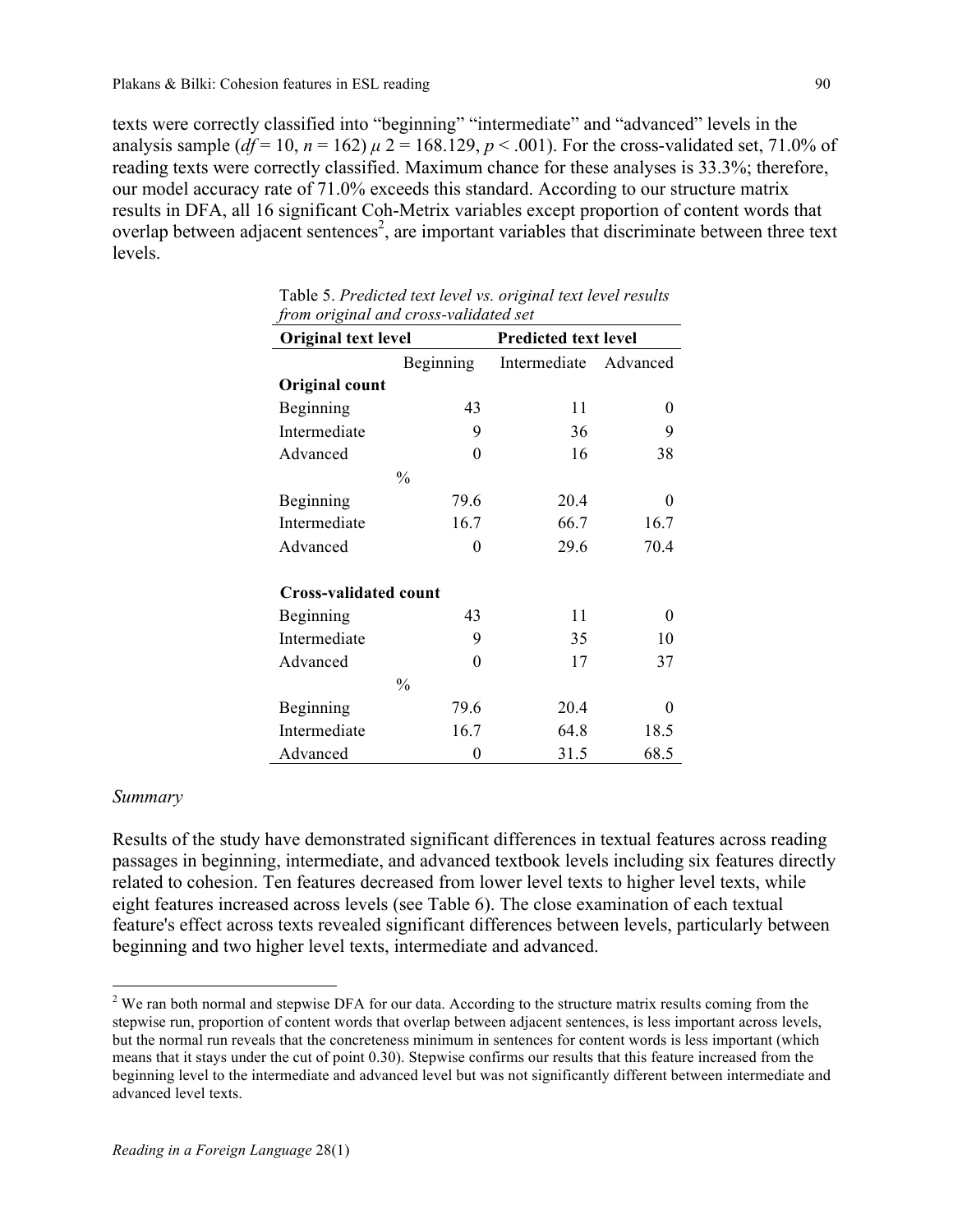| signijicam aijjerence)  |                                                                           | Beginning-<br>Intermediate | Beginning-<br>Advanced | Intermediate-<br>Advanced |
|-------------------------|---------------------------------------------------------------------------|----------------------------|------------------------|---------------------------|
| Readability<br>features | Reading level                                                             | I                          | I                      | I                         |
|                         | Reading ease                                                              | D                          | D                      | D                         |
| Descriptive<br>features | Average words per<br>sentences                                            | I                          | I                      | I                         |
|                         | Number of words                                                           | I                          | I                      | I                         |
| Word<br>information     | Concreteness of content<br>words                                          | D                          | D                      | D                         |
|                         | Average word frequency<br>for all words                                   | D                          | D                      | D                         |
|                         | Concreteness in sentences                                                 | D                          | D                      | <b>NSD</b>                |
|                         | Personal pronoun incidence                                                | <b>NSD</b>                 | D                      | <b>NSD</b>                |
| Syntactic<br>complexity | Mean number of modifiers<br>before noun phrase                            | <b>NSD</b>                 | I                      | I                         |
|                         | Noun phrase incidence<br>score                                            | D                          | D                      | D                         |
|                         | Sentence syntax similarity<br>across all paragraphs                       | D                          | D                      | D                         |
| Situation<br>model      | Incidence score for causal<br>verbs, links, and particles                 | D                          | D                      | D                         |
|                         | Incidence of intentional<br>actions, events, and<br>particles             | D                          | D                      | D                         |
|                         | Ration of causal particles to<br>causal verbs                             | I                          | I                      | <b>NSD</b>                |
|                         | Mean of tense and apect<br>repetition scores                              | <b>NSD</b>                 | I                      | <b>NSD</b>                |
| Referential<br>cohesion | Proportion of content words<br>that overlap between<br>adjacent sentences | $\bf{I}$                   | $\mathbf I$            | <b>NSD</b>                |
| Connectives             | Incidence of negative<br>causal connectives                               | I                          | $\bf{I}$               | <b>NSD</b>                |

 Table 6. *Significant differences across text levels (I: Increased, D: Decreased, NSD: No significant difference)*

The greatest effect sizes ( $\eta^2$  > .35; Cohen, 1988) for differences between text levels were found, not with the cohesion features, but in the other textual features, in particular average words per sentences and total number of words in the text; syntactic complexity; syntactic syntax similarity;

*Reading in a Foreign Language* 28(1)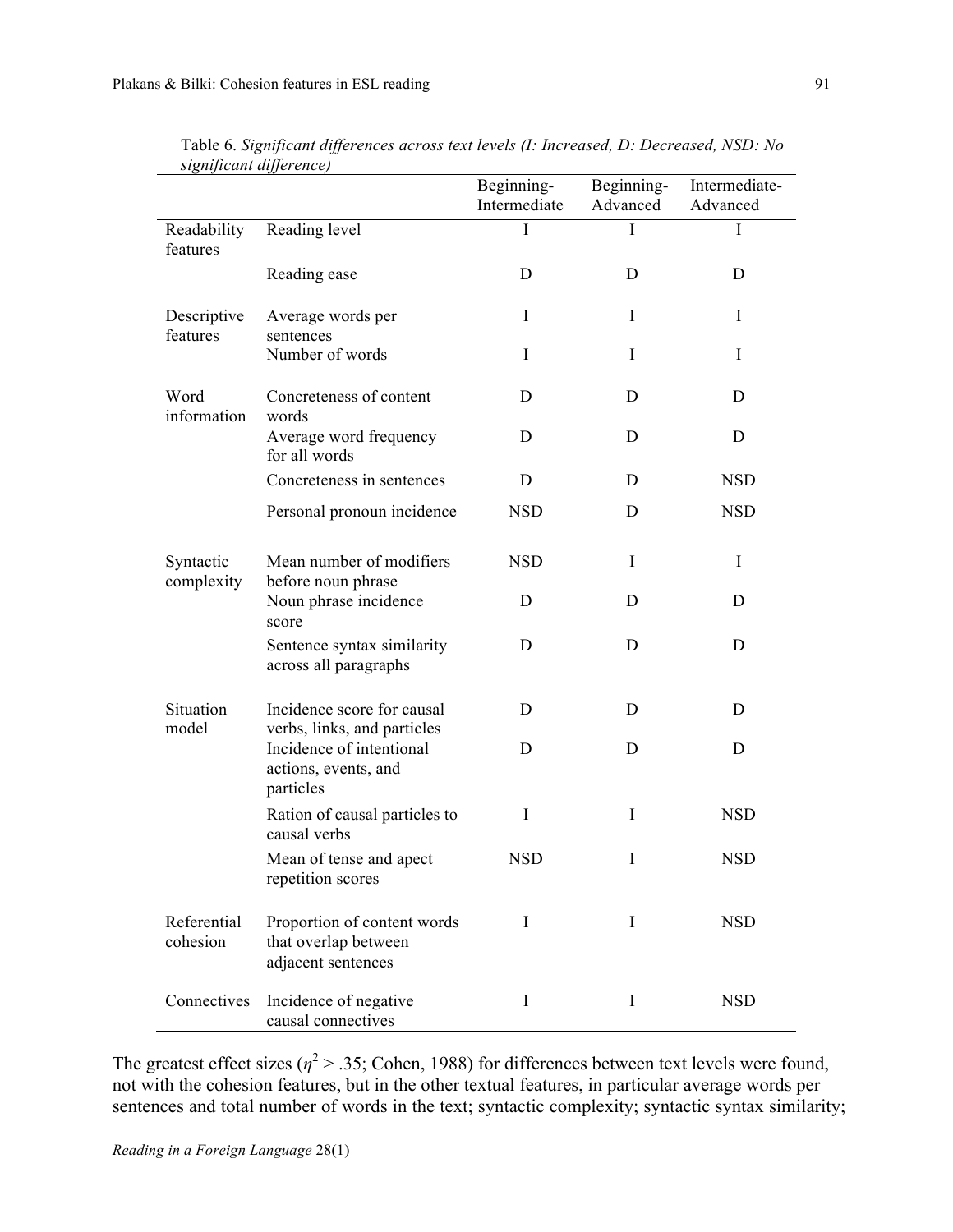and readability features. One causal cohesion index showed a medium effect size  $(\eta^2 > 0.15 < 0.35)$ . The smallest effect sizes were found with referential cohesion, connectives, and three situation model features.

### **Discussion**

This study set out to explore the differentiation of cohesion features in ESL textbook reading passages across beginning, intermediate, and advanced levels. The results indicate that some features differ across textbooks, based on analysis of 162 reading passages. However, of the 24 cohesion features included in the initial MANOVA only six were significant. The categories applied in the first MANOVA came from Coh-Metrix (see Appendix B), which included measures of referential cohesion, LSA (meaning-related connection across a text), connectives, and situation model. While our list of cohesion variables is not exhaustive, 18 of them did not differ significantly across the textbook levels. None of the LSA features varied across levels. This finding is in contrast to Crossley et al. (2012) who found that beginning level texts had a higher degree of global semantic similarity as they contained more repeated or known information compared to higher level texts which included more new information.

Of the nine connectives features in our study only one type differed across levels, which was negative connectives; no significant difference was found with other very common types of connectors such as additive, temporal or logical connectives. It is possible that the quantity of connectives did not differ across levels while the sophistication or difficulty level did; for example, the positive additive connective "in addition" could appear in lower level texts while "moreover" might appear in higher level texts. Another cohesion feature with only one significant feature was referential cohesion, with the overlap of words across a sentences being different at the beginning level from intermediate or advanced. Commonly taught referential markers, such as anaphor reference, which includes pronouns, were not significantly different in reading passages across text levels. Lastly, in contrast to other cohesion categories, the situation model cohesion features included in our analysis were all significantly different (four of four) across textbook levels. In sum, our results found a handful of cohesion features were distinct across levels, but many were not. A general conclusion could be that this is not a feature that materials writers consider when writing reading passages for certain levels of students.

Our results can be interpreted in light of prior characterizations of cohesion. Louwerse (2002) has suggested considering cohesion in terms of three parameters: type, polarity, and direction. Halliday and Hasan (1976) grouped cohesion by grammatical or lexical types. Of the six cohesion features in our study that were significantly different across textbook levels, five appear to fall in the grammatical category: negative causal connectives, causal cohesion, incidence of causal verbs and particles, and incidence of action events and particles. The remaining significant cohesion feature, content word overlap across adjacent sentences, falls into the lexical category. Thus, our study shows a grammatical trend in how ESL textbooks vary cohesion across levels. Another aspect of the type of cohesion features worth noting is the predominance of significant causal connection variables (four of the six), which suggests that material writers differentiate their use of causal connections across textbook level. This finding may connect to the research of Degand and Sanders (2002) who found causal connections were important for L2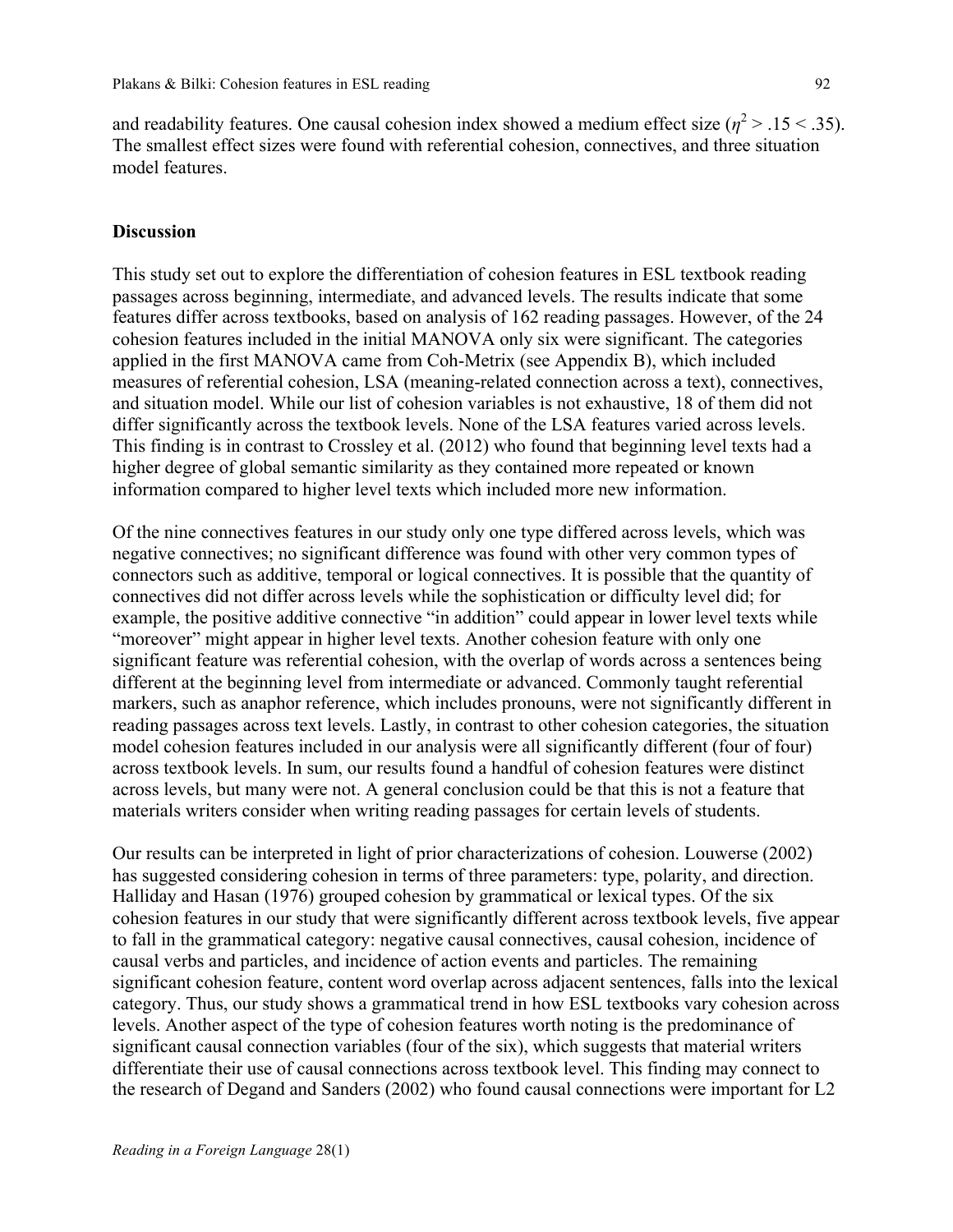readers' comprehension. In terms of polarity (positive or negative), one significant cohesion variable in the study indicated a positive or negative relation–the incidence of negative causal connectives. The other polarity connectives were not significantly different across levels, indicating that this aspect of cohesion may not be considered in differentiating high and low level reading texts. The third parameter, directionality, was not captured by the measures used in our study. Using these categorizations reinforces that material writers are focusing on grammatical differences across text levels, at least in terms of using causal forms; this focus may include grammatical cohesion either intentionally or by default. However, lexical cohesion features are not being used in the same way, suggesting potential for more attention to this type of cohesion markers to distinguish reading levels.

Our results indicated some pattern for the significant cohesion features between textbook levels, particularly in level-to-level comparisons and in terms of increasing or decreasing. For most of cohesion features in the study, the greatest difference occurred between the beginning level texts and the upper two levels. In other words, the reading passages classified as intermediate and advanced were more similar in terms of the cohesion features than either was with beginning reading passages. Three of the cohesion variables increased from beginning to intermediate and advanced texts. However, in other three cases the cohesion features decreased. The decreases were situation model features: incidence of causal verbs, links and particles as well as incidence of intentional actions, events, and particles. Beginning level texts had a higher number of causal lexical features including casual verbs and particles, and both beginning and intermediate level texts had a higher number of intentional actions, events and particles. According to the Coh-Metrix online document (2013), cohesion suffers when the text has many causal verbs but few causal particles that signal how the events and actions are connected. Ratios in our study increased across levels, indicating that higher level texts had many causal verbs, but few causal particles compared to lower level texts. This demonstrates that beginning level texts had more causal particles, which could make them more cohesive.

As cohesion was only minimally distinct across textbook levels in the 162 reading passages, we considered the impact of other textual features that might distinguish reading passages for different levels of readers. These features, sentence and text length differences and readability features, demonstrated significant difference across levels. These findings suggest that such features are primary in distinguishing reading passages across the three levels; material developers may use them to write level-appropriate materials. However, these features may have an indirect connection to cohesion. For example, previous research (Crossley, Greenfield, & McNamara, 2008; Graesser et al., 2004; O'Reilly & McNamara, 2007) states the importance of readability features in understanding cohesion level of the texts. In fact, there is often a reverse relation between cohesion and traditional measures of readability such as grade level and reading ease (Graesser et al., 2004; O'Reilly & McNamara, 2007). Traditional measures of text difficulty rely on sentence length—the shorter the sentence length, the easier the text. Thus, increasing cohesion typically results in an increase in sentence length and therefore increases text difficulty. In our study, while reading level increased with textbook level from beginning to advanced, reading ease decreased across the texts suggesting that advanced level texts should be more cohesive. However, text length alone is not a valid indicator to understand the cohesion level of the text.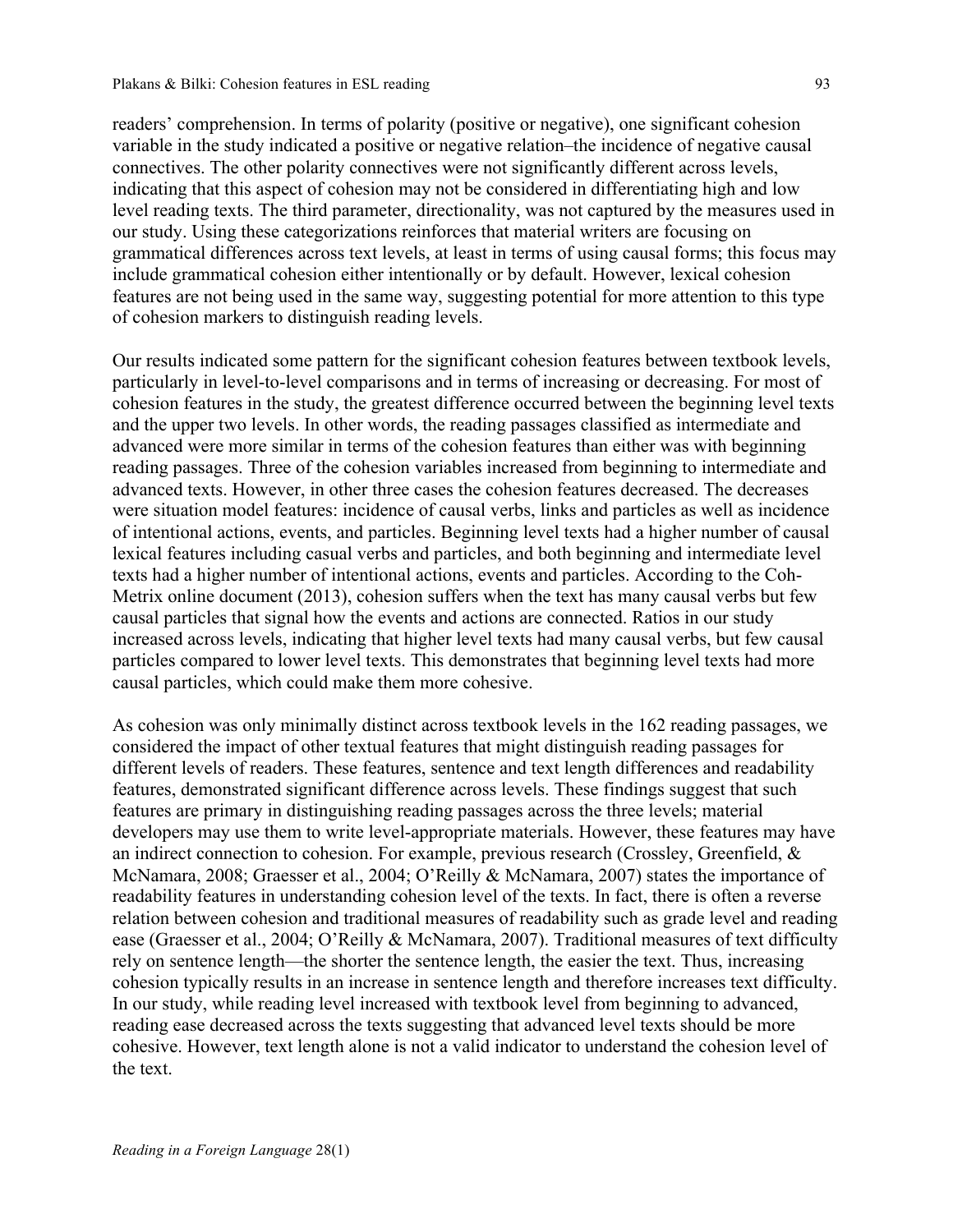From the syntactic perspective, beginning level texts contained a higher level of structural similarity across paragraphs and an increase in the number of noun phrases but a decreased number of modifiers before noun phrases. Our results showed that the syntax in the lower level texts tended toward shorter sentences with few modifiers before noun phrases and duplicated noun phrases. Previous research (Siddharthan, 2006) shows that simplifying a text syntactically, especially for relative clauses and appositives, results in the duplication of noun phrases thus may increase the number of noun phrases in lower level texts. "Syntactic transformations can also change the grammatical function of noun phrases and alter the order in which they are introduced into the discourse. This can result in an altered attentional state at various points in the discourse" (Siddharthan, 2006, p. 101). Thus, the syntax transformation at lower levels could disrupt the flow and cohesiveness of a reading.

The results of our study can be considered in light of implications for textbook development, and further research. In general, our study suggests that cohesion needs more attention in textbook and materials development. The largest effects in terms of differences across textbook levels were found with text features that only indirectly contribute to cohesion such as word count, words per sentence, syntactic similarity, and readability. These features are related to text difficulty, which does impact comprehension. Difficulty has been identified in other studies as differentiating authentic and inauthentic reading passages (Crossley et al., 2007; Crossley & McNamara, 2008). However, research has also pointed to the impact of cohesion on L2 reading (Bilki, 2014; Degand & Sanders, 2002; Horiba, 2000; Jonz, 1987). Therefore, cohesion could be employed by material writers to distinguish features between levels. The finding that cohesion was more detectable at lower levels than between intermediate and advanced suggests that textbook authors are possibly attending to cohesion as a way to distinguish levels in reading passages for lower proficiency readers. However, more differentiation of cohesion could be done at intermediate and advanced levels. In addition, many of the cohesion devices included in the initial screening of the study were not significant; many of these could be considered when writing texts at different levels.

Considering cohesion within the difficulty or level distinction formula has potential; in other words, how does cohesion increase or decrease the ease of reading in a L2? Clearly, more research is needed to answer this question and to make critical decisions in materials development. Research can also delve further into this topic by reporting on how teachers use reading passages and cohesion in teaching L2 readers. Our study serves as a baseline on what appears in currently published and commonly used textbooks, which is simply a starting point for discussion and innovation.

#### **Conclusion**

The findings from this study are only a piece of the larger puzzle about L2 reading and cohesion. Thus far, the focus in L2 learners and cohesion has been mostly on writing, not reading. However, based on the results of our study, it seems that through ESL reading textbooks, students are exposed early to textual features that contribute to cohesion in reading passages. In some cases, this exposure continues through the advanced levels, in others it diminishes. Cohesion differences across levels are more grammatical than lexical and seem to be related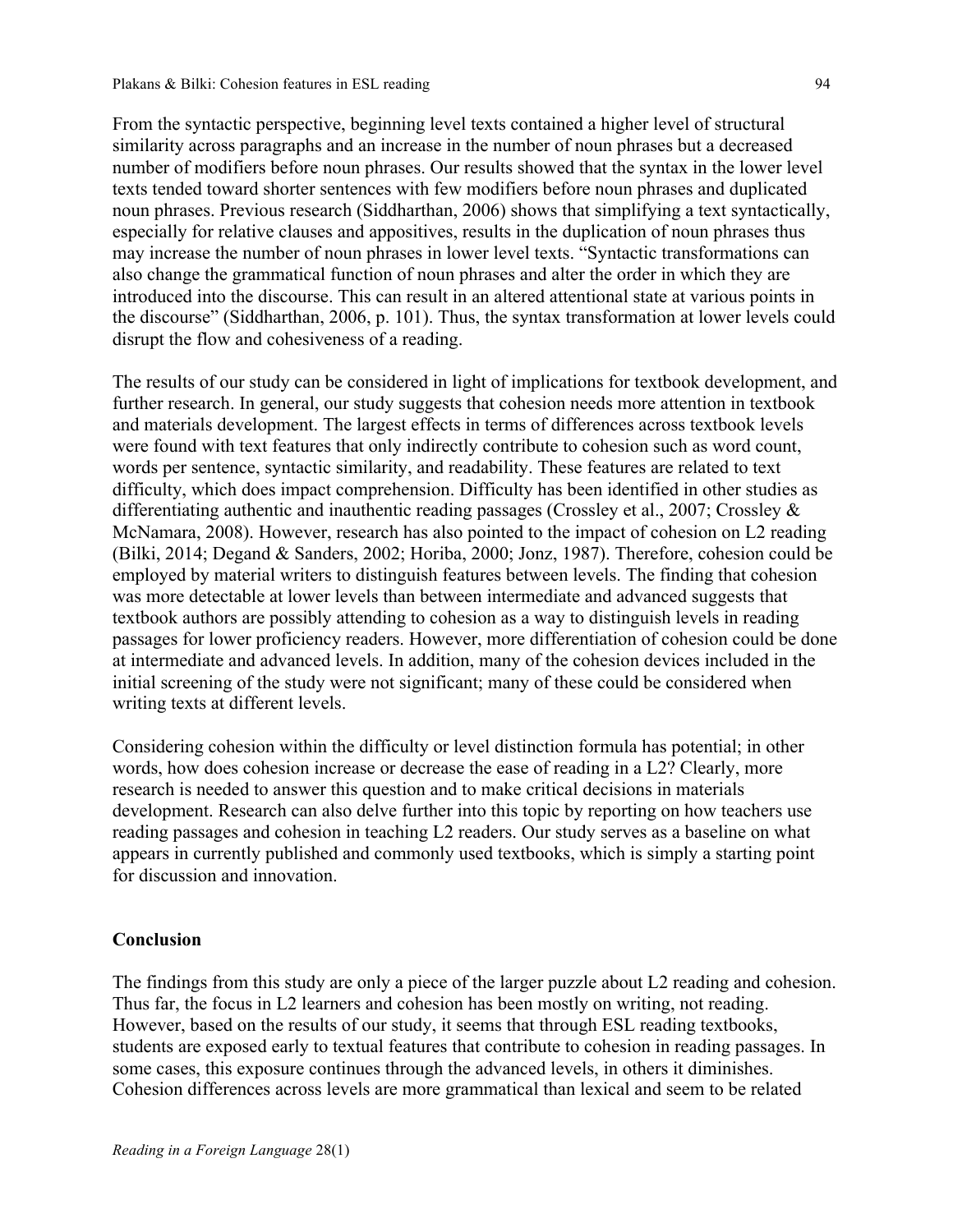causal connectedness. In many cases, the amount of cohesion changes little from beginning levels to advanced levels, suggesting that this feature may be under utilized in textbook writing as a feature to differentiate levels of reading. Studies of readers' processes will help illuminate how students use cohesive features at the different levels, which might further inform materials developers and teachers whether the patterns we found in our study are the best way to introduce students to cohesion or if different approaches would be more conducive to learning.

Several limitations of our study could be incorporated into future research to improve the understanding of cohesion in reading and reading textbooks. First of all, the level designation adopted in our study originated from the textbook publishers. The divisions of beginning, intermediate, and advanced are not uniform in the field; therefore, these levels might not be consistent across textbooks. How publishers designate levels is an important and practical question to attend to. Secondly, our study was exploratory, and therefore, somewhat modest in scope. However, further investigation would benefit from a larger data set that could include different genres of texts and more passages at each level. Lastly, as was alluded to earlier in the discussion, the analysis in our study centered on quantity of cohesion features. More work should be carried out to explore qualitative shifts across levels in terms of cohesion sophistication or variety.

### **References**

- Allen, D. (2009). A study of the role of relative clauses in the simplification of new texts for learners of English. *System*, *37*, 585–599. DOI: 10.1016/j.system.2009.09.004
- Alderson, J. C. (1984). Reading in a foreign language: A reading problem or a language problem? In J. C. Alderson & A. H. Urquhart (Eds.), *Reading in a foreign language* (pp. 122–135). New York, NY: Longman.
- Alderson, J. C. (2000). *Assessing Reading.* Cambridge, UK: Cambridge University Press.
- Alderson, J. C., & Urquhart, A. H. (Eds.) (1984). *Reading in a Foreign Language*. London, UK: Longman.
- Alptekin, C., & Erçetin, G. (2010). The role of L1 and L2 working memory in literal and inferential comprehension in L2 reading. *Journal of Research in Reading*, *33*, 206–219. DOI: 10.1111/j.1467-9817.2009.01412.x.
- Bilki, Z. (2014). *A close observation of second language (L2) readers and texts: meaning representation and construction through cohesion* (Doctoral dissertation). Retrieved from ProQuest Dissertations and Theses. (Accession Order No. 3638349).
- Bernhardt, E. B. (1991). *Reading development in a second language: Theoretical, empirical, and classroom perspectives.* Norwood, NJ: Ablex Publishing.
- Bernhardt, E. B. (2011). *Understanding Advanced Second-Language Reading*. New York: Routledge.
- Canale, M., & Swain, M. (1980). Theoretical bases of communicative approaches to second language teaching and testing. *Applied Linguistics*, *1*, 1–47. DOI*:* 10.1093/applin/I.1.1
- Carrell, P. L. (1991). Second language reading: Reading ability or language proficiency? *Applied Linguistics*, *12*, 159–179. DOI: 10.1093/applin/12.2.159
- Clarke, M. A. (1980). The short circuit hypothesis of ESL reading–or when language competence interferes with reading performance. In P. L. Carrell, J. Devine & D. Eskey,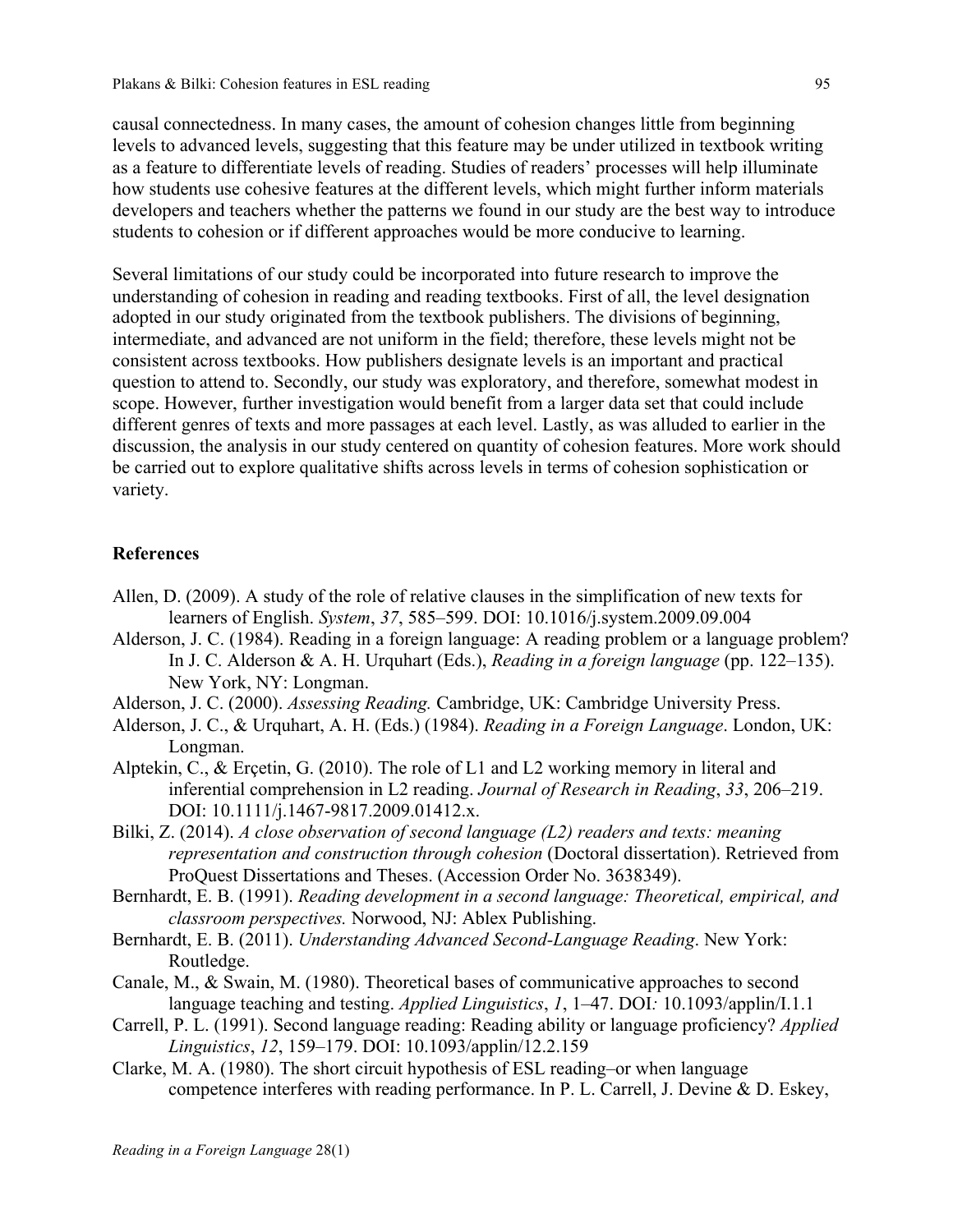(Eds.), *Interactive approaches to second language reading* (pp. 114–125). New York, NY: Cambridge University Press.

- Cohen, J. (1988). *Statistical power analysis for the behavioral sciences* (2<sup>nd</sup> ed.). Hillsdale, NJ: Erlbaum.
- Crandall, J. (1995). The why, what, and how of ESL reading instruction: Guidelines for writers of ESL reading textbooks. In P. Byrd (Ed.), *Material writer's guide* (pp. 79–94). New York, NY: Heinle & Heinle.
- Crossley, S. A., Allen, D., & McNamara, D.S. (2011). Text readability and intuitive simplification: A comparison of readability formulas. *Reading in a Foreign Language*, *23*, 84–101. DOI: 10.1177/1362168811423456
- Crossley, S. A., Allen, D., & McNamara, D. S. (2012). Text simplification and comprehensible input: A case for an intuitive approach. *Language Teaching Research*, *15*, 89–108. DOI: 10.1177/1362168811423456
- Crossley, S. A., Louwerse, M. L., McCarthy, P. M., & McNamara, D. S. (2007). A linguistic analysis of simplified and authentic texts. *The Modern Language Journal*, *91*, 15–30. DOI: 10.1111/j.1540-4781.2007.00507.x
- Crossley, S. A., Greenfield, J., & McNamara, D. S. (2008). Assessing text readability using cognitively based indices. *TESOL Quarterly*, *42*, 475–493. DOI: 10.1002/j.1545- 7249.2008.tb00142.x
- Crossley, S. A., & McNamara, D. S. (2008). Assessing second language reading texts at the intermediate level: An approximate replication of Crossley, Louwerse, McCarthy and McNamara (2007). *Language Teaching*, *41*, 409–429. DOI: 10.1017/S0261444808005077
- Degand, L., Lefèvre, N., & Bestgen, Y. (1999). The impact of connectives and anaphoric expressions on expository discourse comprehension. *Document Design*, *1*, 39–51. DOI: 10.1075/dd.1.1.06deg
- Degand, L., & Sanders, T. (2002). The impact of relational markers on expository text comprehension both in L1 and L2. *Reading and Writing*, *15*, 739–758.
- Dubin, F. (1995). The craft of materials writing. In P. Byrd (Ed.), *Material writer's guide* (pp. 13–22). New York, NY: Heinle & Heinle Publishers.
- Field, A. (2009). *Discovering statistics using SPSS (3rd ed.).* Thousand Oaks, CA: Sage Publication.
- Geva, E., (1992). The role of conjunctions in L2 text comprehension. *TESOL Quarterly*, *26*, 731–747. DOI: 10.2307/3586871
- Grabe, W. (1991). Current developments in second language reading research. *TESOL Quarterly*, *25*, 375–397.
- Grabe, W. (2009). *Reading in a second language: Moving theory to practice.* Cambridge, UK: Cambridge University Press. DOI: 10.2307/3586977
- Graesser, A. C., McNamara, D. S., Louwerse, M. M., & Cai, Z. (2004). Coh-Metrix: Analysis of Text on Cohesion and Language. *Behavioural Research Methods, Instruments and Computers*, *36*, 193–202.
- Halliday, M. A. K., & Hasan, R. (1976). *Cohesion in English.* London, UK: Longman.
- Horiba, Y. (1996). Comprehension processes in L2 reading: Language competence, textual coherence, and inferences. *Studies in Second Language Acquisition*, *18*, 433–473. DOI: 10.1017/S0272263100015370
- Horiba, Y. (2000). Reader control in reading: Effects of language competence, text type, and task.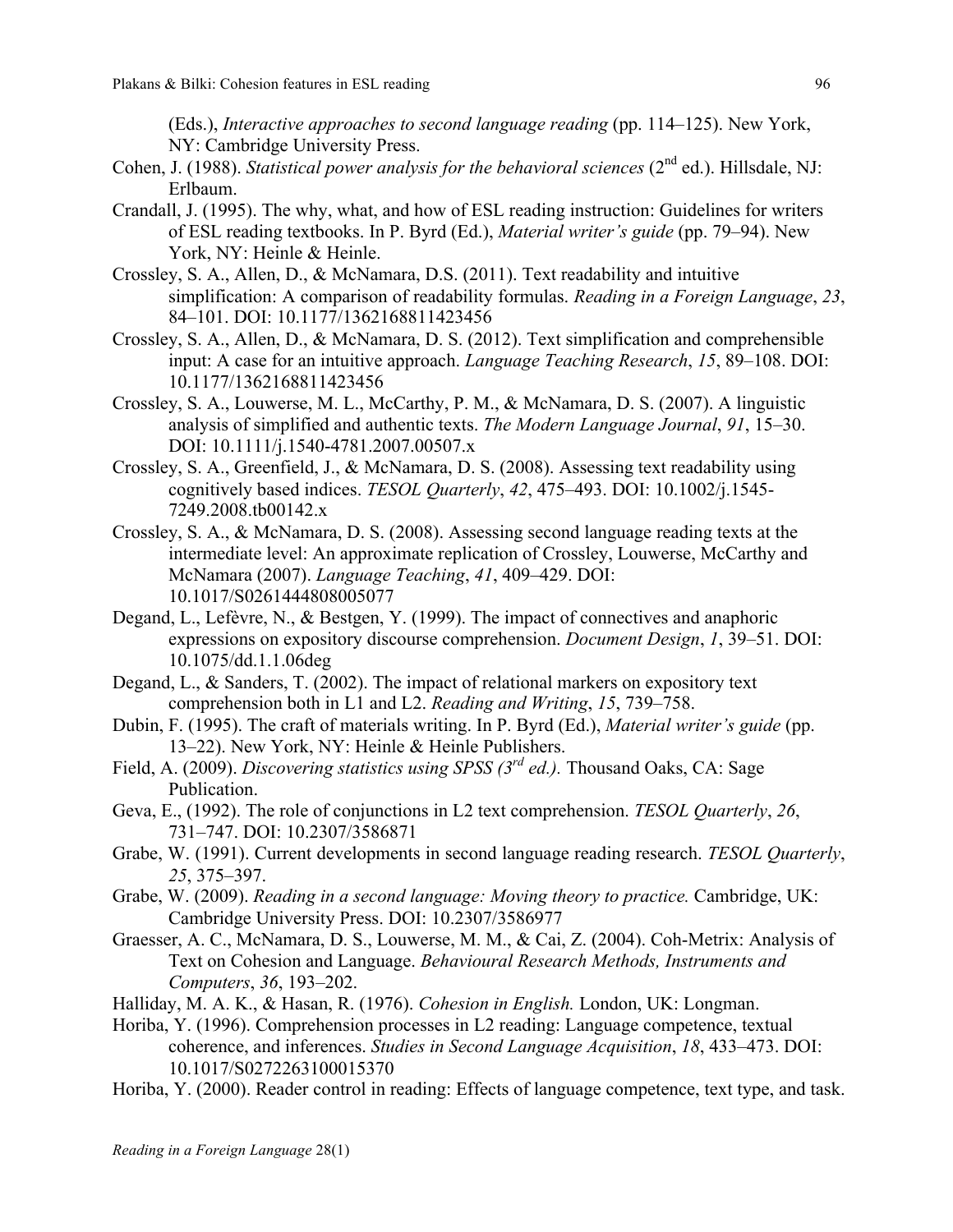*Discourse processes*, *29*, 223–367. DOI: 10.1207/S15326950dp2903\_3

- Jonz, J. (1987). Textual cohesion and second language comprehension, *Language Learning*, *37*, 409–438. DOI: 10.1111/j.1467-1770.1987.tb00578.x
- Kintsch, W. (1995). How readers construct situation models for stories: the role of syntactic cues and causal inferences. In Gernsbacher, M.A., & Givón, T. (Eds.), *Coherence in spontaneous text* (pp. 139–160). Amsterdam and Philadelphia: John Benjamins.
- Koda, K. (2004). *Insights into second language reading: A cross-linguistic approach.*  Cambridge, UK: Cambridge University Press.
- Louwerse, M. (2002). An analytic and cognitive parameterization of coherence relations. *Cognitive Linguistics*, *12*, 291–315. DOI: 10.1515/cogl.2002.005
- McNamara, D. S., Louwerse, M. M., & Graesser, A. C. (2002). Coh-Metrix (Version 2.0) [Software]. Memphis, TN: University of Memphis, Institute for Intelligent Systems. Available from http://cohmetrix.memphis.edu/cohmetrixpr/index.html.
- Nassaji, H. (2003). Higher–Level and Lower–Level Text Processing Skills in Advanced ESL Reading Comprehension. *The Modern Language Journal*, *87*, 261–276. DOI: 0.1111/1540-4781.00189
- O'Reilly, T., & McNamara, D. S. (2007). Reversing the reverse cohesion effect: good texts can be better for strategic, high-knowledge readers. *Discourse Processes*, *43*, 121–152. DOI: 10.1080/01638530709336895.
- Ozono, S., & Ito, H. (2003). Logical connectives as catalysts for interactive L2 reading. *System*, *31*, 283–297. DOI: 10.1016/S0346-251X(03)00025-3
- Siddharthan, A. (2006). Syntactic simplification and text cohesion. *Research on Language & Computation*, *4*, 77–109.
- Simensen, A. M. (1987). Adapted readers: How are they adapted? *Reading in a Foreign Language*, *4*, 41–57.
- Taillefer, G. (1996). L2 reading ability: Further insights into the short-circuit hypothesis. *The Modern Language Journal*, *80*, 461–477. DOI: 10.1111/j.1540-4781.1996.tb05466.x
- Usó-Juan, E. (2006). The compensatory nature of discipline-related knowledge and English language proficiency in reading English for academic purposes. *The Modern Language Journal*, *90*, 210–227. DOI: 10.1111/j.1540-4781.2006.00393.x
- Young, D. J. (1999). Linguistic simplification of second language reading material: Effective instructional practice? *The Modern Language Journal*, *83*, 350–366. DOI: 10.1111/0026- 7902.00027

### **Appendix A**

*Full bibliographic information for textbook titles and levels*

- Ackert, P., & Lee, L. (2004). *Facts and figures: Reading and vocabulary development* (4<sup>th</sup> ed.). Boston, MA: Heinle and Heinle.
- Ackert, P., & Lee, L. (2004). *Cause and effect: Reading and vocabulary development* (4<sup>th</sup> ed.). Boston, MA: Heinle and Heinle.

Berish, L., & Thibaudeau, S. (1998). *Amazing stories 1: To tell and retell*. Boston, MA: Houghton Mifflin. Berish, L., & Thibaudeau, S. (1998). *Amazing stories 2: To tell and retell.* Boston, MA: Houghton Mifflin. Berish, L., & Thibaudeau, S. (1998). *Amazing stories 3: To tell and retell.* Boston, MA: Houghton Mifflin. Blanchard, K., & Root, C. (1995). *For your information 1: Basic reading skills.* White Plains, NY: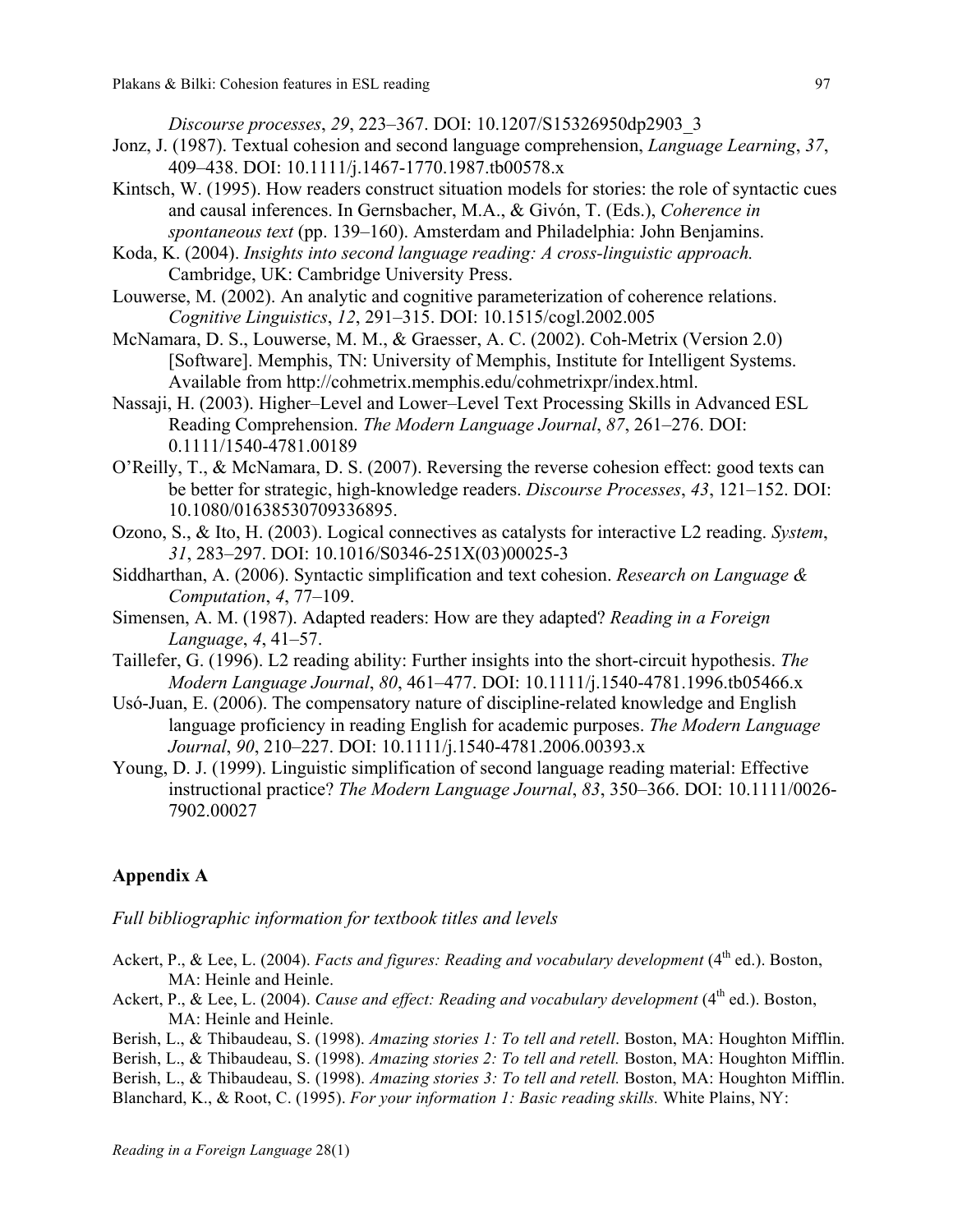Longman Publishing Group.

Blass, L., & Whalley, (2005) *Reading for a Reason 2.* New York, NY: McGraw Hill. Bonesteel, L. (2004). *Password 3: A reading and vocabulary text.* Pearson. Broukal, M. (1994). *Weaving it together 1* (2<sup>nd</sup> ed.). Boston, MA: Heinle ELT. Broukal, M. (1994). *Weaving it together 2* (2nd ed.). Boston, MA: Heinle ELT. Broukal, M. (1994). *Weaving it together 2* (2<sup>nd</sup> ed.). Boston, MA: Heinle ELT. Butler, L. (2009). *Password 1: A reading and vocabulary text.* Upper Saddle, NJ: Prentice Hall. Douglas, N. (2008). *Reading explorer 1.* Washington D.C.: National Geographic. Dyer, B., & Bushell, B. (2002). *Global outlook advanced reading 2.* New York, NY: McGraw Hill. Fellag, L. R. (2000). *Tapestry 3* (2<sup>nd</sup> ed.). Boston, MA: Heinle and Heinle. Hartmann, P., & Blass, L. (2006). *Quest: Reading and writing 1* (2<sup>nd</sup> ed.). New York, NY: McGraw Hill. Hartmann, P., & Blass, L. (2006). *Quest: Reading and writing 2* (2<sup>nd</sup> ed.). New York, NY: McGraw Hill. Hartmann, P., & Blass, L. (2006). *Quest: Reading and writing 3* (2nd ed.)*.* New York, NY: McGraw Hill. Malarcher, C. (2003). *Reading advantage 1* (2<sup>nd</sup> ed.). Boston, MA: Heinle and Heinle. Malarcher, C. (2003). *Reading advantage 2* (2<sup>nd</sup> ed.). Boston, MA: Heinle and Heinle. Malarcher, C. (2003). *Reading advantage 3* (2<sup>nd</sup> ed.). Boston, MA: Heinle and Heinle. Oxford, R., & Sokolik, M. E. (2000). *Tapestry reading 2.* Boston, MA: Heinle and Heinle. Silberstein, S., Clarke, M., & Dobson, B. (2008). *Readers choice* (5<sup>th</sup> ed.). Ann Arbor: MI: University of Michigan Press. Smith, L.C., & Mare, N.N. (2003). *Themes for today 1* (3<sup>rd</sup> ed.). Boston, MA: Heinle and Heinle. Smith, L.C., & Mare, N.N. (2003). *Insights for today 2* (3<sup>rd</sup> ed.). Boston, MA: Heinle and Heinle.

- Smith, L.C., & Mare, N.N. (2003). *Issues for today 3* (3<sup>rd</sup> ed.). Boston, MA: Heinle and Heinle.
- Wholey, M. L. (2006). *Reading matters 2.* Boston, MA: Houghton Mifflin.

### **Appendix B**

*All cohesion-related variables considered in preliminary ANOVA*

\*denotes cohesion-related variables that were significant at the *p* < .005 level

Referential cohesion Argument overlap Stem overlap Content word overlap adjacent sentences\* Anaphor reference all distances unweighted Anaphor reference adjacent unweighted Argument overlap all distances Argument overlap adjacent

Latent Semantic Analysis (LSA) LSA sentences LSA paragraph to paragraph LSA sentences all combinations mean LSA sentence to sentence adjacent mean

**Connectives** Connectives all Incidence of negative logical operators Incidence of positive logical operators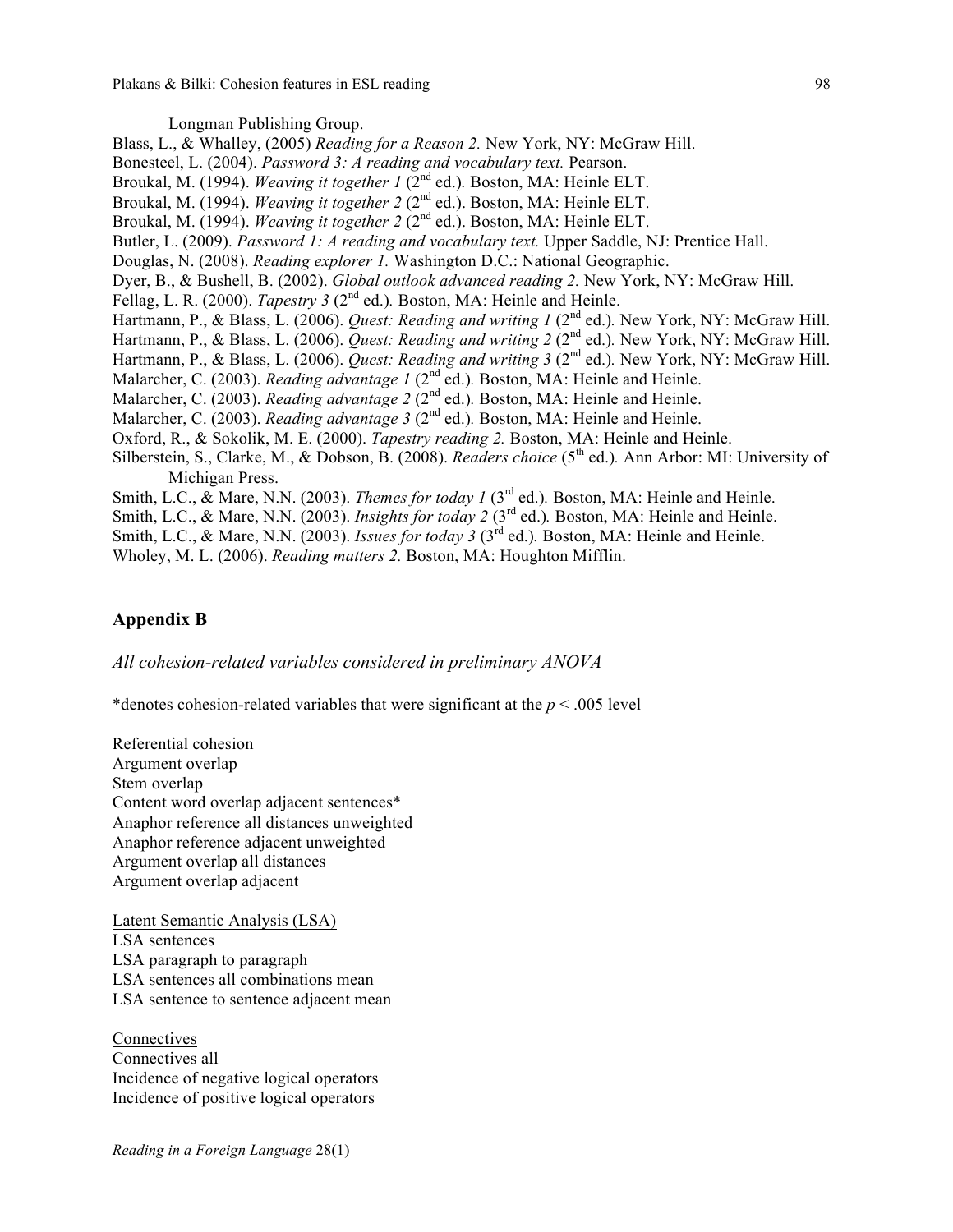Incidence of negative additive connectives Incidence of negative causal connectives\* Incidence of negative temporal connectives Incidence of positive additive connectives Incidence of positive causal connectives Incidence of positive temporal connectives

Situation Model Causal cohesion\* Incidence of causal verbs and particles\* Incidence of intentional action events and particles\* Mean of tense and aspect repetition scores

# **Appendix C**

# *Descriptive statistics for 18 variables across textbook levels*

| Variable<br>category    | Variable                                                                  | # of<br>texts | Level 1<br>Mean<br>(SD)  | Level 2<br>Mean<br>(SD)  | Level 3<br>Mean<br>(SD)  |
|-------------------------|---------------------------------------------------------------------------|---------------|--------------------------|--------------------------|--------------------------|
| Referential<br>cohesion | Proportion of content words<br>that overlap between adjacent<br>sentences | 162           | 0.13<br>(0.05)           | 0.11<br>(0.04)           | 0.10<br>(0.03)           |
| Connectives             | Incidence of negative causal<br>connectives                               | 162           | 0.07<br>(0.54)           | 0.67<br>(1.24)           | 1.06<br>(1.26)           |
| Situation<br>model      | Ratio of causal particles to<br>causal verbs                              | 162           | 0.43<br>(0.17)           | 0.60<br>(0.30)           | 0.71<br>(0.28)           |
|                         | Incidence of causal verbs and<br>particles                                | 162           | 72.40<br>(16.54)         | 63.99<br>(12.54)         | 59.66<br>(10.63)         |
|                         | Incidence of intentional action<br>events and particles                   | 162           | 31.86<br>(13.25)         | 22.23<br>(8.66)          | 17.98<br>(8.35)          |
|                         | Mean of tense and aspect<br>repetition scores                             | 162           | 0.86<br>(.07)            | 0.83<br>(0.09)           | 0.81<br>(0.06)           |
| Syntactic<br>similarity | Sentence similarity across all<br>paragraphs                              | 162           | 0.14<br>(0.03)           | 0.11<br>(0.02)           | 0.09<br>(0.02)           |
| Syntactic<br>complexity | Mean number of modifiers per<br>noun-phrase                               | 162           | 0.77<br>(0.15)<br>317.39 | 0.81<br>(0.14)<br>296.93 | 0.88<br>(0.14)<br>280.35 |
|                         | Noun phrase incidence score                                               | 162           | (21.93)<br>11.23         | (22.10)<br>14.38         | (17.19)<br>17.11         |
| Descriptive             | Average words per sentence                                                | 162           | (2.15)<br>306.24         | (2.06)<br>599.80         | (2.93)<br>824.48         |
|                         | Number of words                                                           | 162           | (95.22)                  | (248.49)                 | (379.78)                 |
|                         | Average word frequency for<br>all words                                   | 162           | 2.40<br>(0.14)           | 2.32<br>(0.15)           | 2.25<br>(0.13)           |